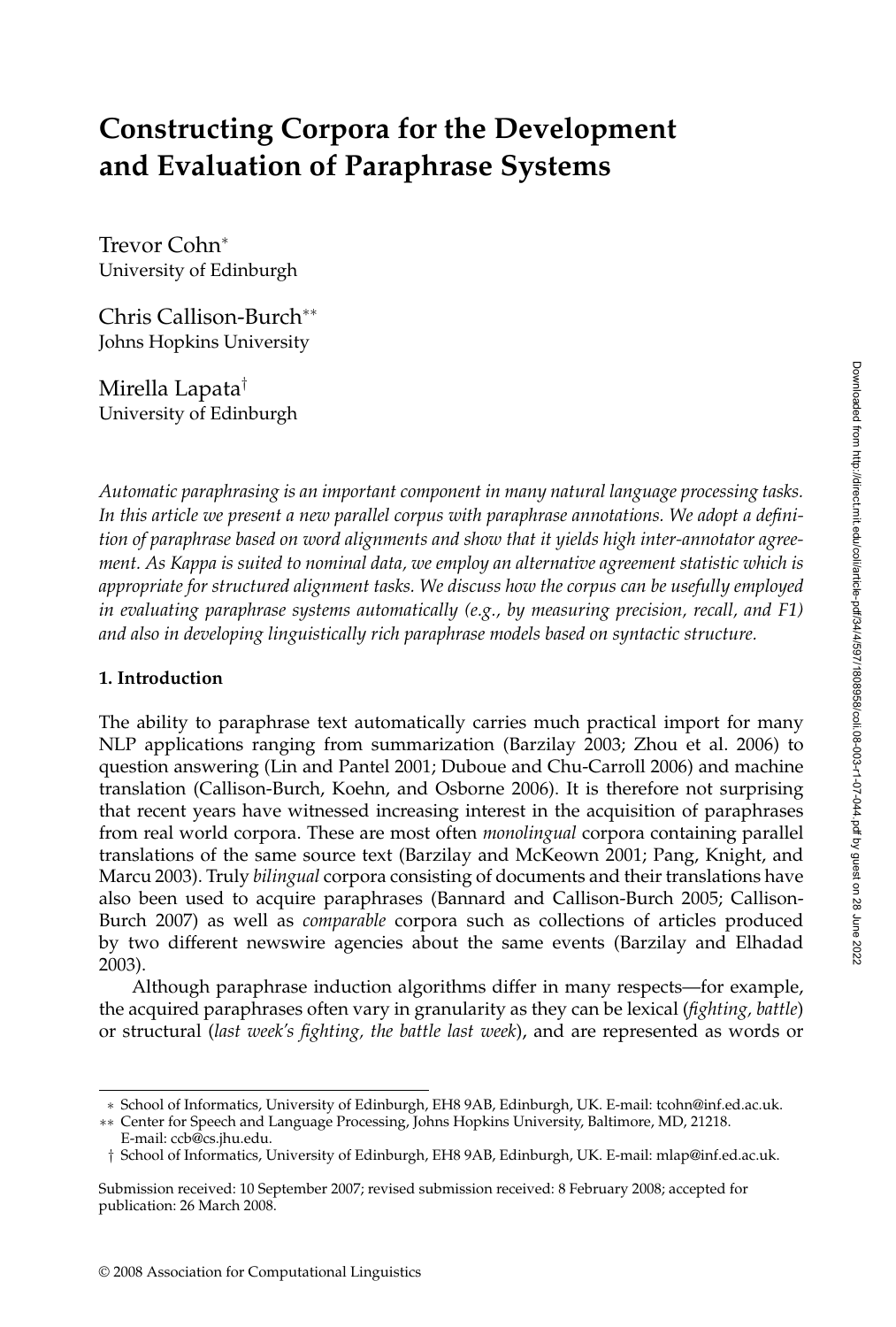syntax trees—they all rely on some form of alignment for extracting paraphrase pairs. In its simplest form, the alignment can range over individual words, as is often done in machine translation (Quirk, Brockett, and Dolan 2004). In other cases, the alignments range over entire trees (Pang, Knight, and Marcu 2003) or sentence clusters (Barzilay and Lee 2003).

The obtained paraphrases are typically evaluated via human judgments. Paraphrase pairs are presented to judges who are asked to decide whether they are semantically equivalent, that is, whether they can be generally substituted for one another in the same context without great information loss (Barzilay and Lee 2003; Barzilay and McKeown 2001; Pang, Knight, and Marcu 2003; Bannard and Callison-Burch 2005). In some cases the automatically acquired paraphrases are compared against manually generated ones (Lin and Pantel 2001) or evaluated indirectly by demonstrating performance increase for a specific application, such as machine translation (Callison-Burch, Koehn, and Osborne 2006).

Unfortunately, manually evaluating paraphrases in this way has at least three drawbacks. First, it is infeasible to performfrequent evaluations when assessing incremental system changes or tuning system parameters. Second, it is difficult to replicate results presented in previous work because there is no standard corpus, and no standard evaluation methodology. Consequently comparisons across systems are few and far between. The third drawback concerns the evaluation studies themselves, which primarily focus on precision. Recall is almost never evaluated directly in the literature. And this is for a good reason: There is no guarantee that participants will identify the same set of paraphrases as each other or with a computational model. The problem relates to the nature of the paraphrasing task, which has so far eluded formal definition (see the discussion in Barzilay [2003]). Such a definition is not so crucial when assessing precision, because subjects are asked to rate the paraphrases without actually having to identify them. However, recall might be measured with respect to some set of "goldstandard" paraphrases which will have to be collected according to some concrete definition.

In this article we present a resource that could potentially be used to address these problems. Specifically, we create a monolingual parallel corpus with human paraphrase annotations. Our working definition of paraphrase is based on word and phrase<sup>1</sup> alignments between semantically equivalent sentences. Other definitions are possible, for instance we could have asked our annotators to identify all constituents that are more or less meaning preserving in our parallel corpus. We chose to work with alignments for two reasons. First, the notion of alignment appears to be central in paraphrasing—most existing paraphrase induction algorithms rely on alignments either implicitly or explicitly for identifying paraphrase units. Secondly, research in machine translation, where several gold-standard alignment corpora have been created, shows that word alignments can be identified reliably by annotators (Melamed 1998; Och and Ney 2000b; Mihalcea and Pedersen 2003; Martin, Mihalcea, and Pedersen 2005). We therefore create word alignments similar to those observed in machine translation, namely, featuring one-to-one, one-to-many, many-to-one, and many-to-many links between words. Alignment blocks larger than one-to-one are used to specify phrase correspondences.

<sup>1</sup> Our definition of the term *phrase* follows the SMT literature. It refers to any contiguous sequence of words, whether it is a syntactic constituent or not. See Section 2 for details.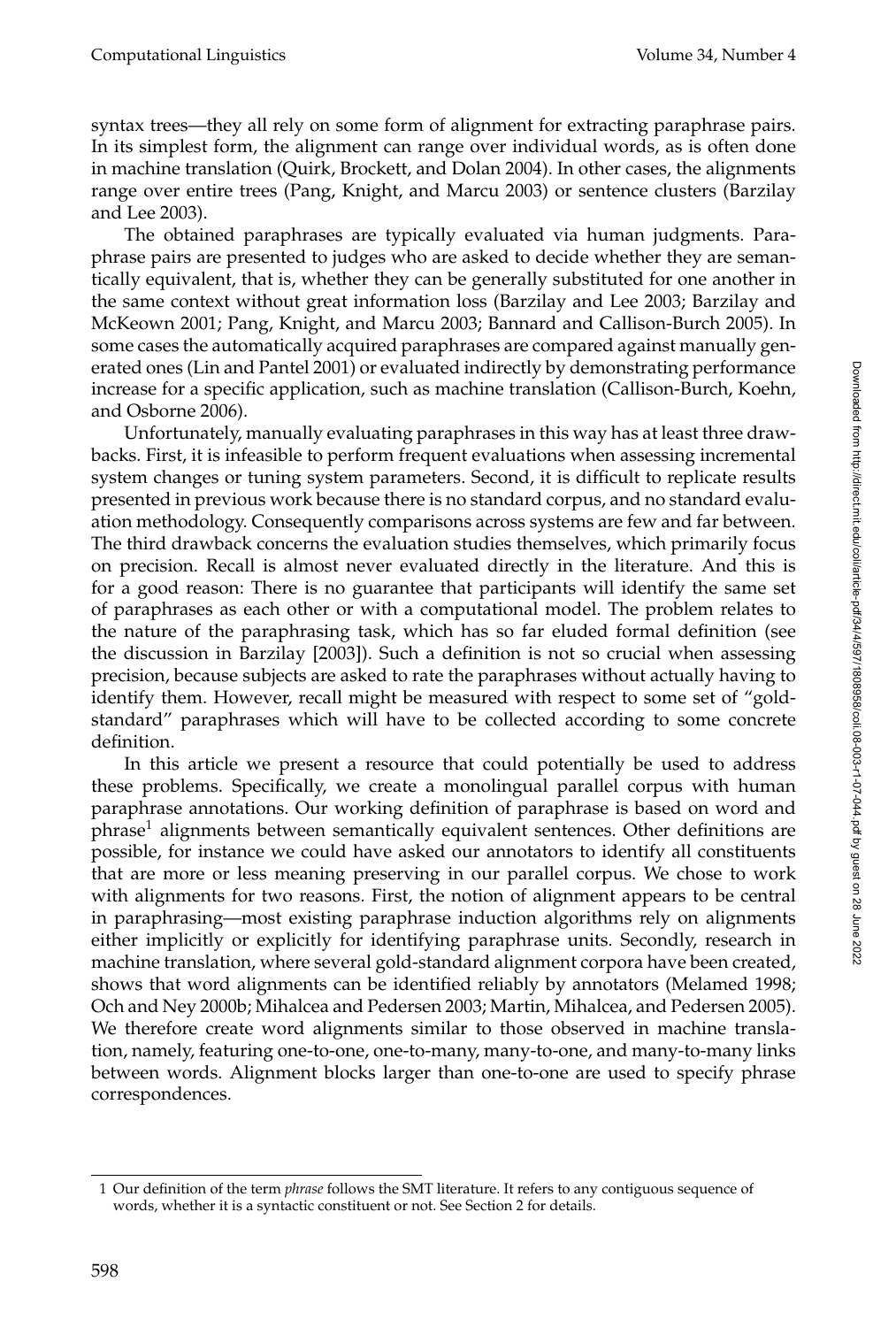In the following section we explain how our corpus was created and summarize our annotation guidelines. Section 3 gives the details of an agreement study, demonstrating that our annotators can identify and align paraphrases reliably. We measure agreement using alignment overlap measures from the SMT literature, and also introduce a novel agreement statistic for non-enumerable labeling spaces. Section 4 illustrates how the corpus can be used in paraphrase research, for example, as a test set for evaluating the output of automatic systems or as a training set for the development of paraphrase systems. Discussion of our results concludes the article.

# **2. Corpus Creation and Annotation**

Our corpus was compiled from three data sources that have been previously used for paraphrase induction (Barzilay and McKeown 2001; Pang, Knight, and Marcu 2003; Dolan, Quirk, and Brockett 2004): the Multiple-Translation Chinese (MTC) corpus, Jules Verne's *Twenty Thousand Leagues Under the Sea* novel (Leagues), and the Microsoft Research (MSR) paraphrase corpus. These are monolingual parallel corpora, aligned at the sentence level. Both source and target sentences are in English, and express the same content using different surface forms.

The MTC corpus contains news stories from three sources of journalistic Mandarin Chinese text.<sup>2</sup> These stories were translated into English by 11 translation agencies. Because the majority of the translators were non-native English speakers, occasionally translations contain syntactic or grammatical errors and are not entirely fluent. After inspection, we identified four translators with consistently fluent English, and used their sentences for our corpus. The Leagues corpus contains two English translations of the French novel *Twenty Thousand Leagues Under the Sea*. The corpus was created by Tagyoung Chung and manually aligned at the *paragraph* level.<sup>3</sup> In order to obtain *sentence* level paraphrase pairs, we sampled from the subset of one-to-one sentence alignments. The MSR corpus was harvested automatically from online news sources. $4$ The obtained sentence pairs were further submitted to judges who rated them as being semantically equivalent or not (Dolan, Quirk, and Brockett 2004). We only used semantically equivalent pairs. The sentence pairs were filtered for length  $( \leq 50)$  and length ratio ( $\leq 1:9$  between the shorter and longer sentence). This was necessary to prune out incorrectly aligned sentences.

We randomly sampled 300 sentence pairs from each corpus (900 in total). Of these, 300 pairs (100 per corpus) were first annotated by two coders to assess inter-annotator agreement. The remaining 600 sentence pairs were split into two distinct sets, each consisting of 300 sentences (100 per corpus), and were annotated by a single coder. Each coder annotated the same amount of data. In addition, we obtained a trial set of 50 sentences from the MTC corpus which was used for familiarizing our annotators with the paraphrase alignment task (this set does not form part of the corpus). In sum, we obtained paraphrase annotations for 900 sentence pairs, 300 of which are doubly annotated.

To speed up the annotation process, the data sources were first aligned automatically and then hand-corrected. We used Giza++ (Och and Ney 2003), a publicly available

<sup>2</sup> The corpus is made available by the LDC, Catalog Number LDC2002T01, ISBN 1-58563-217-1.

<sup>3</sup> The corpus can be downloaded from http://www.isi.edu/∼knight/.

<sup>4</sup> The corpus is available at http://research.microsoft.com/research/downloads/Details/607D14D9- 20CD-47E3-85BC-A2F65CD28042/Details.aspx.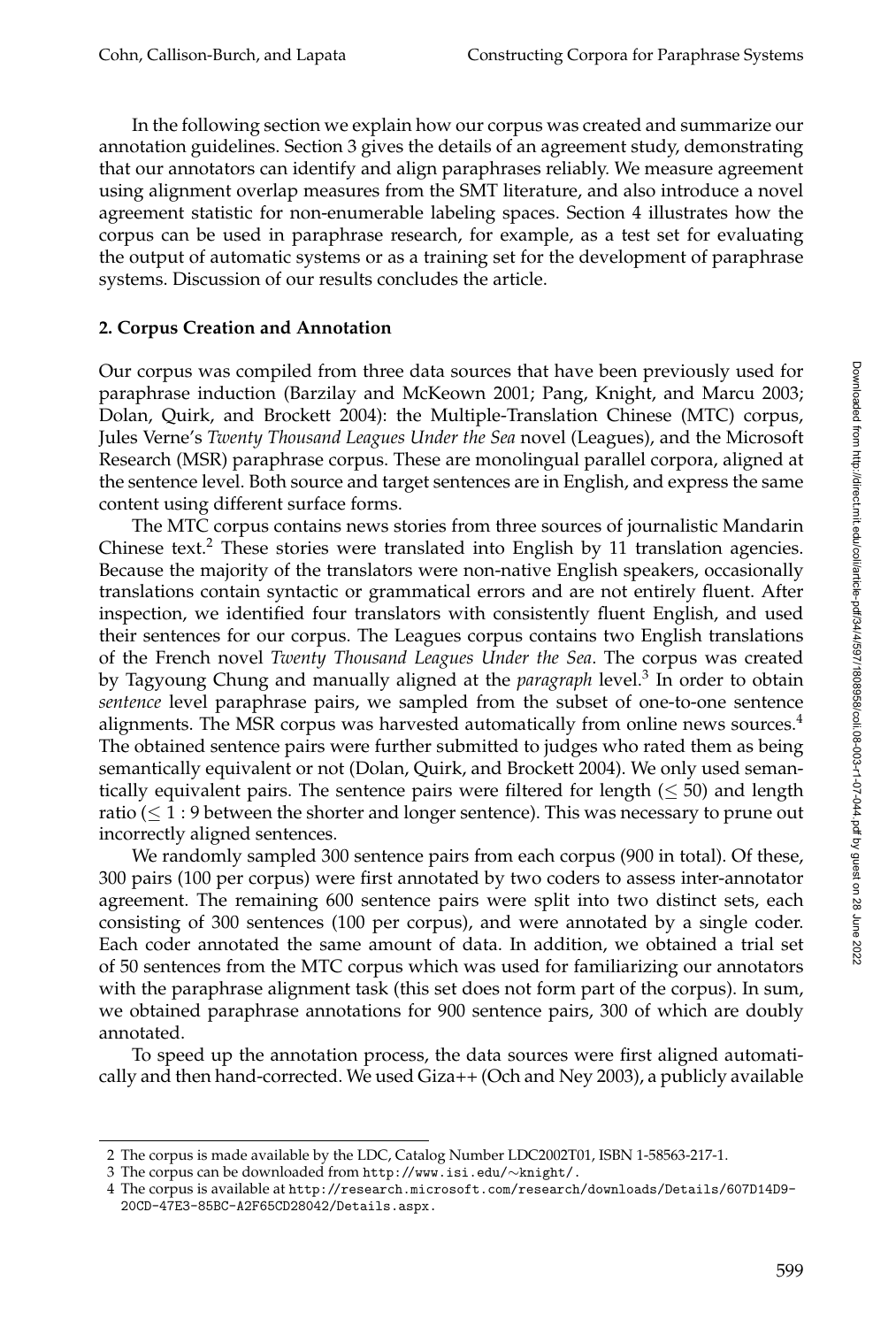implementation of the IBM word alignment models (Brown et al. 1993). Giza++ was trained on the full 993-sentence MTC part1 corpus<sup>5</sup> using all 11 translators and all pairings of English translations as training instances. This resulted in  $55 = \frac{11 \cdot (11 - 1)}{2}$  training pairs per sentence and a total of 54, 615 training pairs. In addition, we augmented the training data with a word-identity lexicon, as proposed by Quirk, Brockett, and Dolan (2004). This follows standard practice in SMT where entries froma bilingual dictionary are added to the training set (Och and Ney 2000a), except in our case the "dictionary" is monolingual and specifies that each word type can be paraphrased as itself. This is necessary in order to informGiza++ about word identity.

A common problem with automatic word alignments is that they are asymmetric: one source word can only be aligned to one target word, whereas one target word can be aligned to multiple source words. In SMT, word alignments are typically predicted in both directions: source-to-target and target-to-source. These two alignments are then merged (symmetrized) to produce the final alignment (Koehn, Och, and Marcu 2003). Symmetrization improves the alignment quality compared to that of a single directional model, while also allowing a greater range of alignment types (i.e., some many-toone, one-to-many, and many-to-many alignments can be produced). Analogously, we obtained word alignments in both directions $\mathfrak{b}$  which we subsequently merged by taking their intersection. This resulted in a high precision and low recall alignment.

Our annotators (two linguistics graduates) were given pairs of sentences and asked to show which parts of these were in *correspondence* by aligning themon a word-byword basis.<sup>7</sup> Our definition of alignment was fairly general (Och and Ney 2003): Given a source string  $X = x_1, \ldots, x_N$  and a target string  $Y = y_1, \ldots, y_M$ , an alignment A between two word strings is the subset of the Cartesian product of the word positions:

$$
\mathcal{A} \subseteq \{(n,m): n=1,\ldots,N; m=1,\ldots,M\}
$$
 (1)

We did not provide a formal definition of what constitutes a correspondence. As a rule of thumb, annotators were told to align words or phrases  $x \leftrightarrow y$  in two sentences (*X*,*Y*) whenever the words *x* could be substituted for *y* in *Y*, or vice versa. This relationship should hold within the context of the sentence pair in question: the relation  $x \leftrightarrow y$ need not hold in general contexts. Trivially this definition allowed for identical word pairs.

Following common practice (Och, Tillmann, and Ney 1999; Och and Ney 2003; Daumé III and Marcu 2004), we distinguished between *sure* (S) and *possible* (P) alignments, where  $S \subseteq P$ . The intuition here is that sure alignments are clear-cut decisions and typical of genuinely substitutable words or phrases, whereas possible alignments flag a correspondence that has slightly divergent syntax or semantics. Annotators were encouraged to produce sure alignments. They were also instructed to prefer smaller alignments whenever possible, but were allowed to create larger block alignments. Smaller alignments were generally used to indicate lexical correspondences, whereas block alignments were reserved for non-compositional phrase pairs (e.g., idiomatic expressions) or simply expressions with radically different syntax or vocabulary. In

<sup>5</sup> The IBM alignment models require a large amount of parallel data to yield reliable alignments. We therefore selected the MTC for training purposes as it was the largest of our parallel corpora.

<sup>6</sup> We used five iterations for each of Model 1, Model 2, and the HMM model.

<sup>7</sup> The annotation was conducted using a Web-based alignment tool available at http://demo.linearb.co.uk/paraphrases/.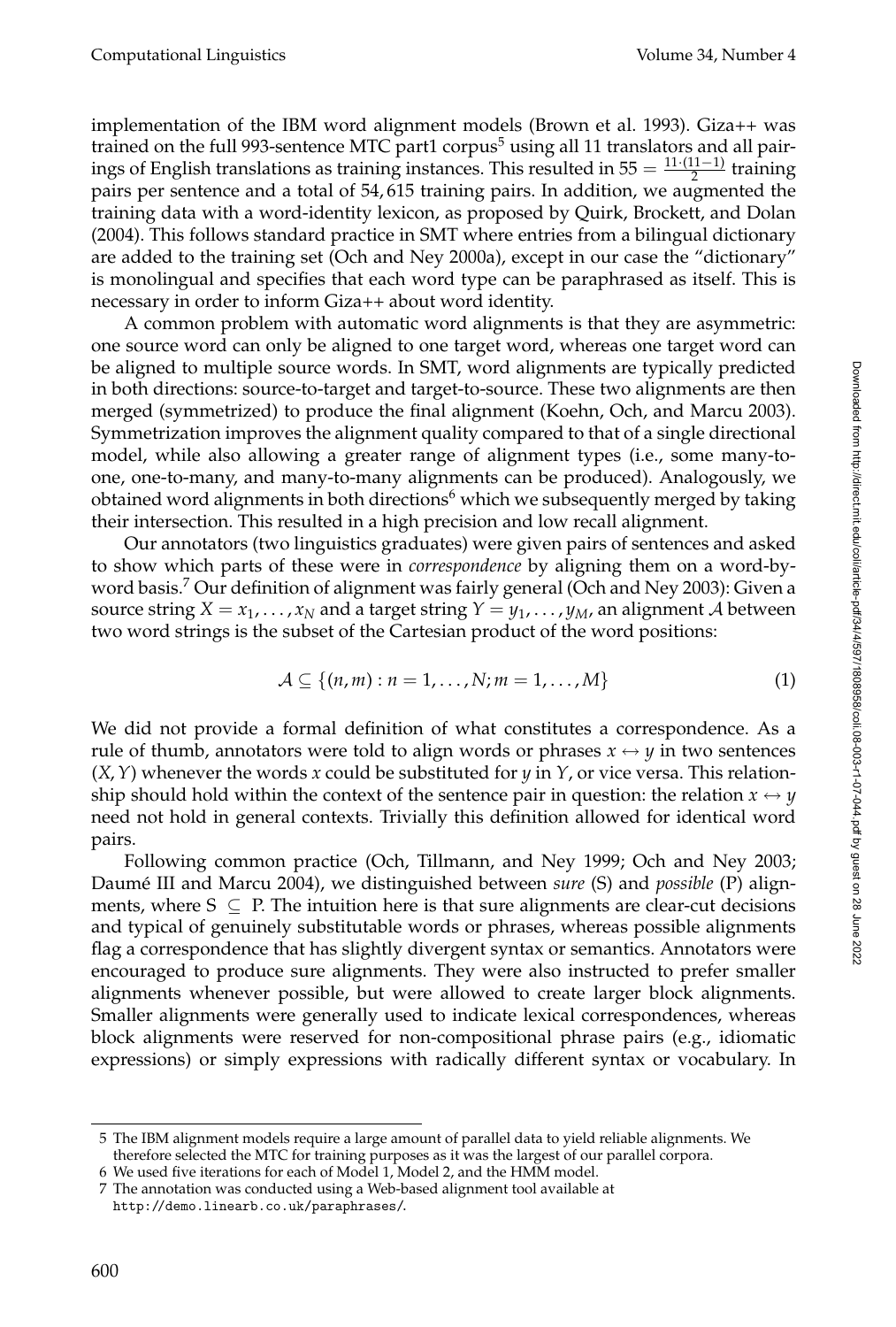

**Figure 1**

Manual alignment between two sentence pairs from the MTC corpus, displayed as a grid. Black squares represent sure alignment, gray squares represent possible alignment.

cases where information in one sentence was not present in the other, the annotators were asked to leave this information unaligned.

Finally, annotators were given a list of heuristics to help them decide how to make alignments in cases of ambiguity. These heuristics handled the alignment of named entities (e.g., *George Bush*) and definite descriptions (e.g., *the president*), tenses (e.g., *had been* and *shall be*), noun phrases with mismatching determiners (e.g., *a man* and *the man*), verb complexes (e.g., *was developed* and *had been developed*), phrasal verbs (e.g., *take up* and *accept*), genitives (e.g., *Bush's infrequent speeches* and *the infrequent speeches by Bush*), pronouns, repetitions, typographic errors, and approximate correspondences. For more details, we refer the interested reader to our annotation guidelines.<sup>8</sup>

Figure 1 shows the alignment for two sentence pairs from the MTC corpus. The first pair (*Australia is concerned with the issue of carbon dioxide emissions.* ↔ *The problem of greenhouse gases has attracted Australia's attention.*) contains examples of word-toword (*the*  $\leftrightarrow$  *The*; *issue*  $\leftrightarrow$  *problem*; *of*  $\leftrightarrow$  *of*; *Australia*  $\leftrightarrow$  *Australia*) and many-to-many alignments (*carbon dioxide emissions*  $\leftrightarrow$  *greenhouse gases*). Importantly, we do not use a large many-to-many block for *Australia is concerned with* and *has attracted Australia's attention* because it is possible to decompose the two phrases into smaller alignments. The second sentence pair illustrates a possible alignment (*could have very long term effects*  $\leftrightarrow$  *was of profound significance*) indicated by the gray squares. Possible alignments are used here because the two phrases only loosely correspond to each other. Possible alignments are also used to mark significant changes in syntax where the words denote a similar concept: for example, in cases where two words have the same stem but are

<sup>8</sup> Both the corpus and the annotation guidelines can be found at: http://homepages.inf.ed.ac.uk/ tcohn/paraphrase corpus.html.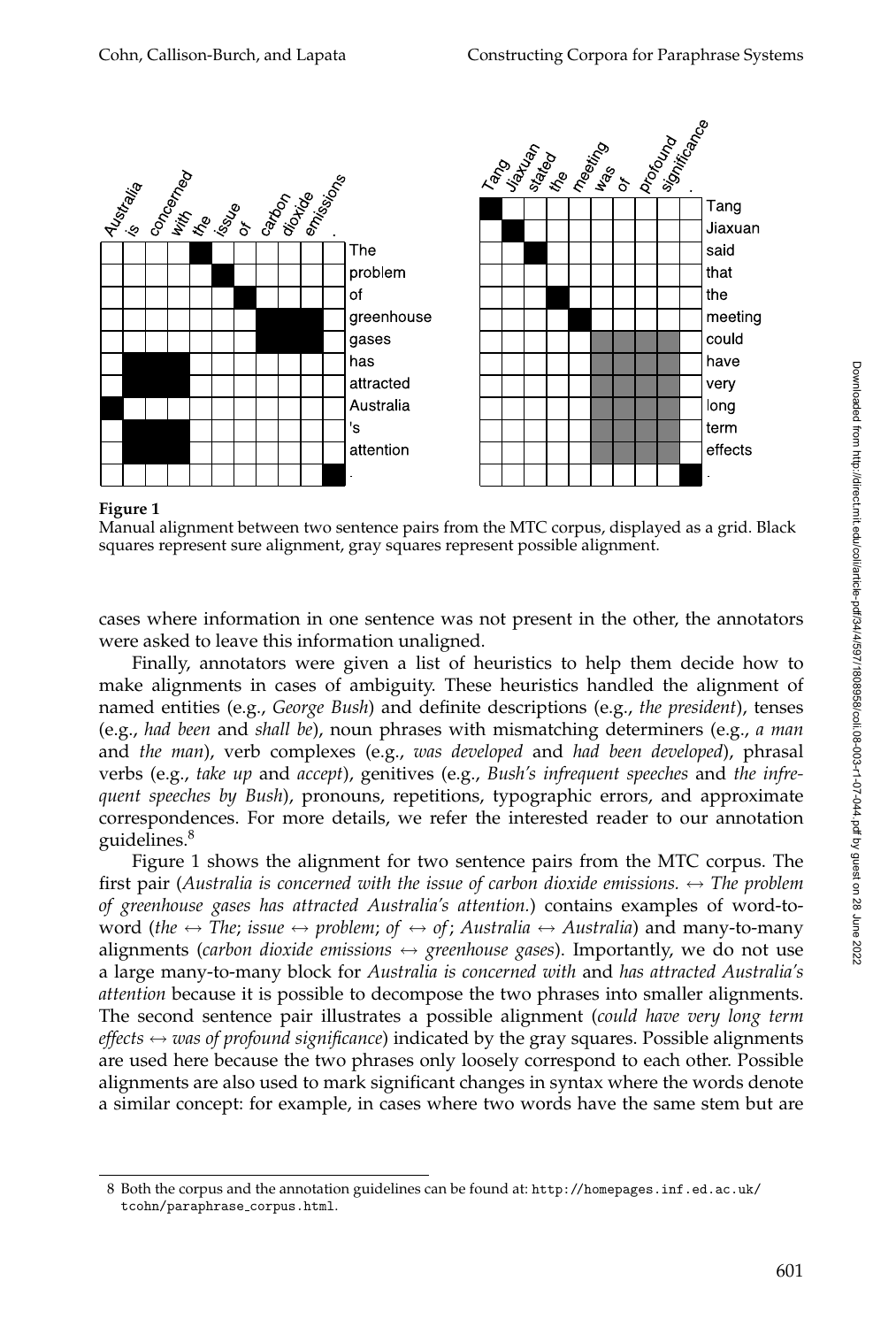expressed with different parts of speech, (e.g., *co-operative*  $\leftrightarrow$  *cooperation*) or when two verbs are used that are not synonyms (e.g., *this is also*  $\leftrightarrow$  *this also marks*).

# **3. Human Agreement**

As mentioned in the previous section, 300 sentence pairs (100 pairs from each subcorpus) were doubly annotated, in order to measure inter-annotator agreement. Here, we treat one annotator as gold-standard (reference) and measure the extent to which the other annotator deviates from this reference.

*Word-Based Measures.* The standard technique for evaluating word alignments is to represent themas a set of links (i.e., pairs of words) and compare themagainst goldstandard alignments. The quality of an alignment  $A$  (defined in Equation (1)) compared to reference alignment  $\beta$  can be then computed using standard recall, precision, and F1 measures (Och and Ney 2003):

$$
Precision = \frac{|\mathcal{A}_S \cap \mathcal{B}_P|}{|\mathcal{A}_S|} \qquad Recall = \frac{|\mathcal{A}_P \cap \mathcal{B}_S|}{|\mathcal{B}_S|} \qquad F1 = \frac{2 \cdot Precision \cdot Recall}{Precision + Recall} \tag{2}
$$

where the subscripts *S* and *P* denote sure and possible word alignments, respectively. Note that both precision and recall are asymmetric in that they compare sets of possible and sure alignments. This is designed to be maximally generous: sure predictions which are present in the reference as possibles are not penalized in precision, and the converse applies for recall. We adopt Fraser and Marcu (2007)'s definition of F1, an F-measure between precision and recall over the sure and possibles. They argue that it is a better alternative to the commonly used Alignment Error Rate (AER), which does not sufficiently penalize unbalanced precision and recall.<sup>9</sup> As our corpus is monolingual, in order to avoid artificial score inflation, we limit the precision and recall calculations to consider only pairs of non-identical words (and phrases, as discussed subsequently).

To give an example, consider the sentence pairs in Figure 2, whose alignments have been produced by the two annotators A (left) and B (right). Table 1 shows the individual word alignments for each annotator and their type (sure or possible). In order to measure F1, we must first estimate *Precision* and *Recall* (see Equation (2)). Treating annotator B as the gold standard,  $|\mathcal{A}_S| = 4$ ,  $|\mathcal{B}_S| = 5$ ,  $|\mathcal{A}_S \cap \mathcal{B}_P| = 4$ , and  $|\mathcal{A}_P \cap \mathcal{B}_S| = 4$ . This results in a precision of  $\frac{4}{4} = 1$ , a recall of  $\frac{4}{5}$ , and F1 of  $\frac{2 \times 1 \times 0.8}{1+0.8} = 0.89$ . Note that we ignore alignments over identical words (i.e., *discussed*  $\leftrightarrow$  *discussed, the*  $\leftrightarrow$  *the, and*  $\leftrightarrow$  *and, .* ↔ *.*).

*Phrase-Based Measures.* The given definitions are all word-based; however, our annotators, and several paraphrasing models, create correspondences not only between words but also between phrases. To take this into account, we also evaluate these measures over larger blocks (similar to Ayan and Dorr [2006]). Specifically, we extract phrase pairs from the alignments produced by our annotators using a modified version of the standard SMT phrase extraction heuristic (Och, Tillmann, and Ney 1999). The heuristic

<sup>9</sup> Fraser and Marcu (2007) also argue for an unbalanced F-measure to bias towards recall. This is shown to correlate better with translation quality. For paraphrasing it is not clear if such a bias would be beneficial.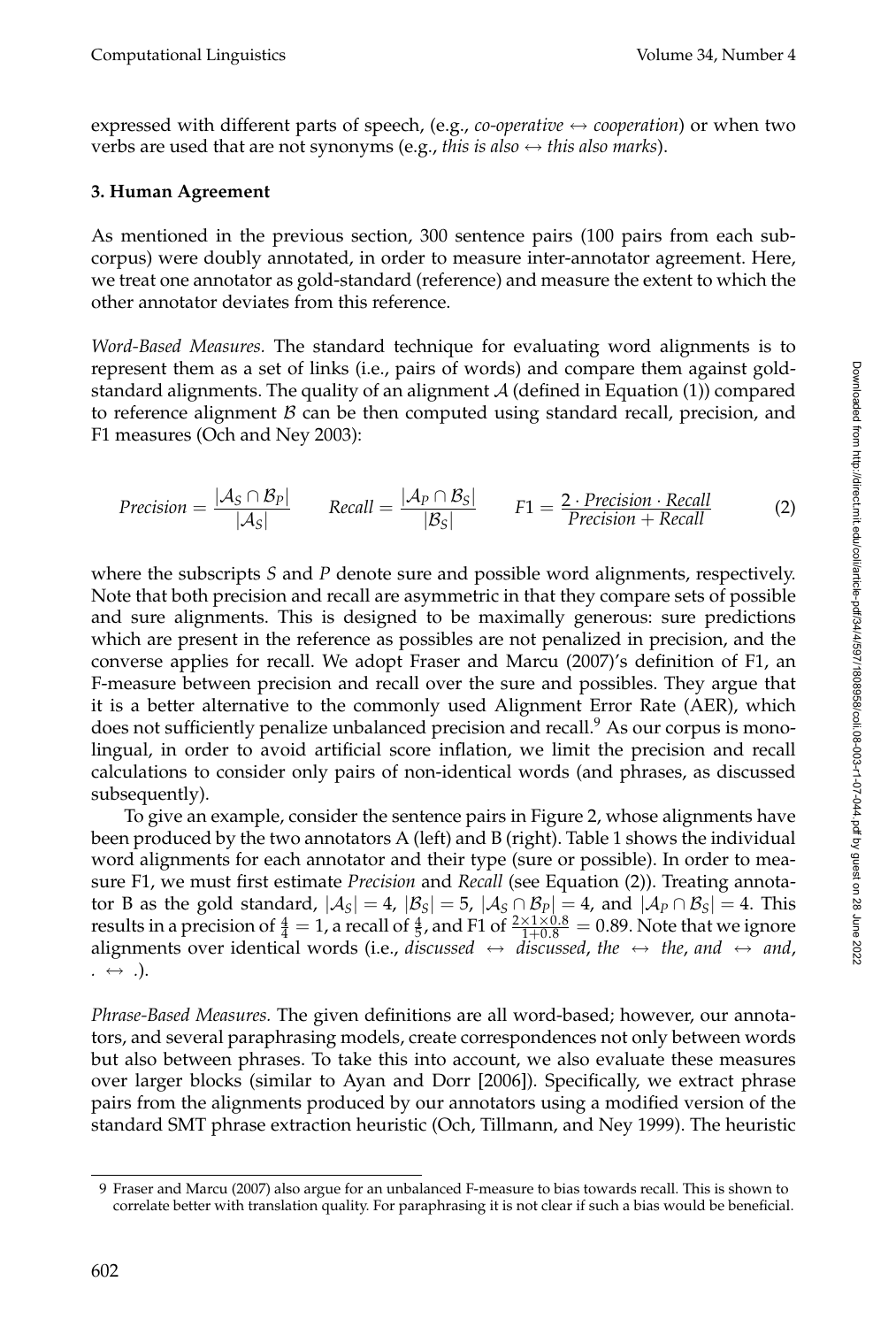

## **Figure 2**

Sample sentence pair showing the word alignments from two annotators.

extracts all phrase pairs *consistent* with the word alignment. These include phrase pairs whose words are aligned to each other or nothing, but not to words outside the phrase boundaries.<sup>10</sup> The phrase extraction heuristic creates masses of phrase pairs, many of which are of dubious quality. This is often due to the inclusion of unaligned words or simply to the extraction of overly-large phrase pairs which might be better decomposed into smaller units. For our purposes we wish to be maximally conservative in how we process the data, and therefore we do not extract phrase pairs with unaligned words on their boundaries.

Figure 3 illustrates the types of phrase pairs our extraction heuristic permits. Here, the pair *and reached*  $\leftrightarrow$  *and arrived at* is consistent with the word alignment. In contrast, the pair *and reached*  $\leftrightarrow$  *and arrived* isn't; there is an alignment outside the hypothetical phrase boundary which is not accounted for (*reached* is also aligned to *at*). The phrase pair *and reached an*  $\leftrightarrow$  *and arrived at* is consistent with the word alignment; however it has an unaligned word (i.e., *an*) on the phrase boundary, which we disallow.

Our phrase extraction procedure distinguishes between two types of phrase pairs: **atomic**, that is, the smallest possible phrase pairs, and **composite**, which can be created by combining smaller phrase pairs. For example, the phrase pair *and reached*  $\leftrightarrow$  *and arrived at* in Figure 3 is composite, as it can be decomposed into *and*  $\leftrightarrow$  *and* and *reached* ↔ *arrived at*. Table 2 shows the atomic and composite phrase pairs extracted fromthe possible alignments produced by annotators A and B for the sentence pair in Figure 2.

We compute recall, precision, and F1 over the phrase pairs extracted from the word alignments as follows:

$$
Precision = \frac{|\mathcal{A}_{atom}^p \cap \mathcal{B}^p|}{|\mathcal{A}_{atom}^p|} \quad Recall = \frac{|\mathcal{A}^p \cap \mathcal{B}_{atom}^p|}{|\mathcal{B}_{atom}^p|} \quad F1 = \frac{2 \cdot Precision \cdot Recall}{Precision + Recall} \tag{3}
$$

<sup>10</sup> The term *phrase* is not used here in the linguistic sense; many extracted phrases will not be constituents.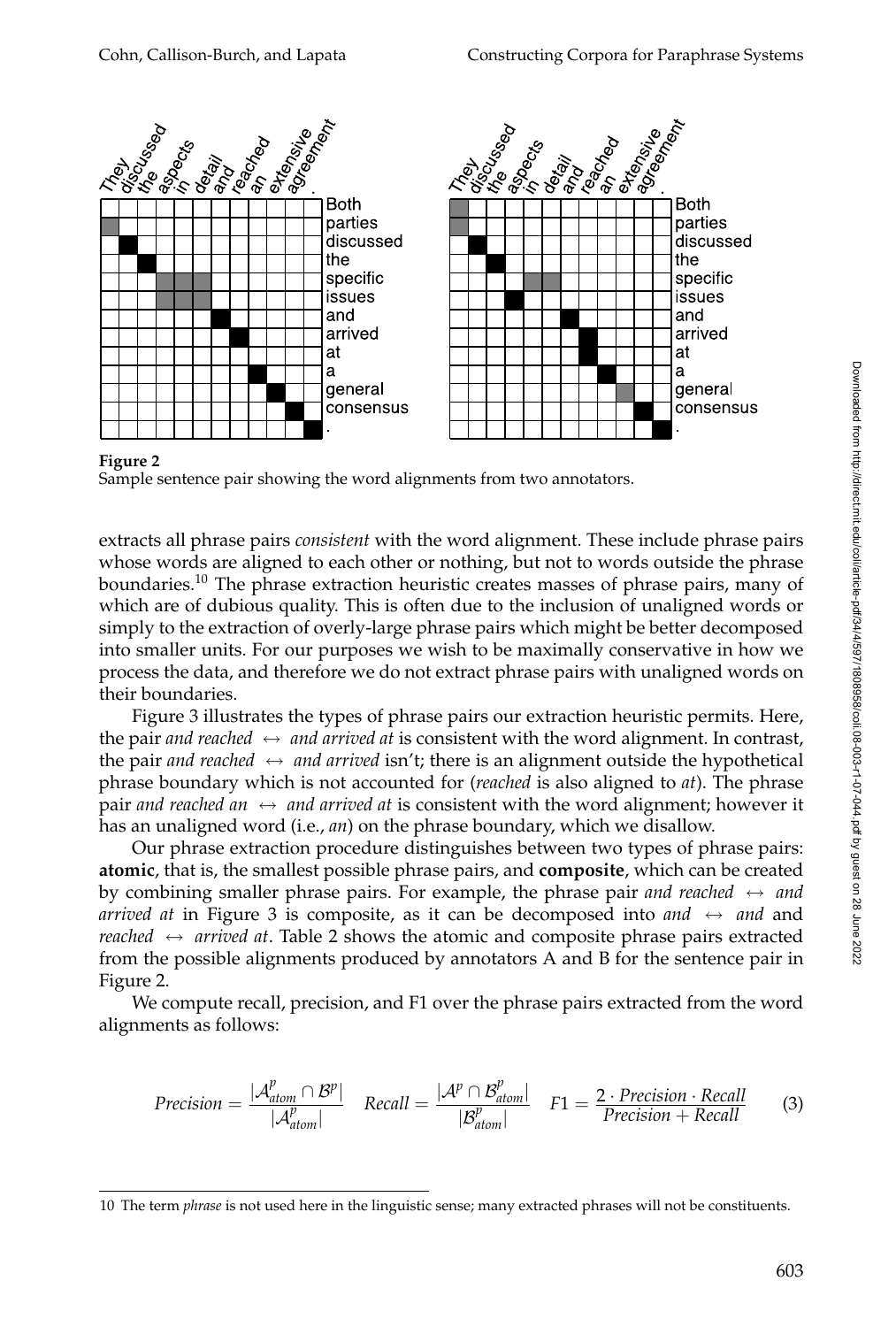## **Table 1**

Single word pairs specified by the word alignments from Figure 2, for two annotators, A and B. The column entries specify the alignment type for each annotator, either sure (S) or possible (P). Dashes indicate that the word pair was not predicted by the annotator. *Italics* denote lexically identical word pairs.

| Word alignments | A                 | В         |   |          |  |
|-----------------|-------------------|-----------|---|----------|--|
| they            | $\leftrightarrow$ | both      |   | P        |  |
| they            | $\leftrightarrow$ | parties   | P | P        |  |
| discussed       | $\leftrightarrow$ | discussed | S | S        |  |
| the             | $\leftrightarrow$ | the       | S | S        |  |
| aspects         | $\leftrightarrow$ | specific  | P |          |  |
| in              | $\leftrightarrow$ | specific  | P | P        |  |
| detail          | $\leftrightarrow$ | specific  | P | Ρ        |  |
| aspects         | $\leftrightarrow$ | issues    | P | S        |  |
| in              | $\leftrightarrow$ | issues    | P |          |  |
| detail          | $\leftrightarrow$ | issues    | P |          |  |
| and             | $\leftrightarrow$ | and       | S | $\cal S$ |  |
| reached         | $\leftrightarrow$ | arrived   | S | S        |  |
| reached         | $\leftrightarrow$ | at        |   | S        |  |
| an              | $\leftrightarrow$ | a         | S | S        |  |
| extensive       | $\leftrightarrow$ | general   | S | P        |  |
| agreement       | $\leftrightarrow$ | consensus | S | S        |  |
|                 | $\leftrightarrow$ |           | S | S        |  |



## **Figure 3**

Validity of phrase pairs according to the phrase extraction heuristic. Only the leftmost phrase pair is valid. The others are inconsistent with the alignment or have an unaligned word on a boundary, respectively, indicated by a cross.

where  $A^p$  and  $B^p$  are the predicted and reference phrase pairs, respectively, and the *atom* subscript denotes the subset of atomic phrase pairs,  $A_{atom}^p \subseteq A^p$ . As shown in Equation (3) we measure precision and recall between atomic phrase pairs and the full space of atomic and composite phrase pairs. This ensures that we do not multiply reward composite phrase pair combinations, $11$  while also not unduly penalizing non-matching phrase pairs which are composed of atomic phrase pairs in

<sup>11</sup> This contrasts with Ayan and Dorr (2006), who use all phrase pairs up to a given size, and therefore might multiply count phrase pairs.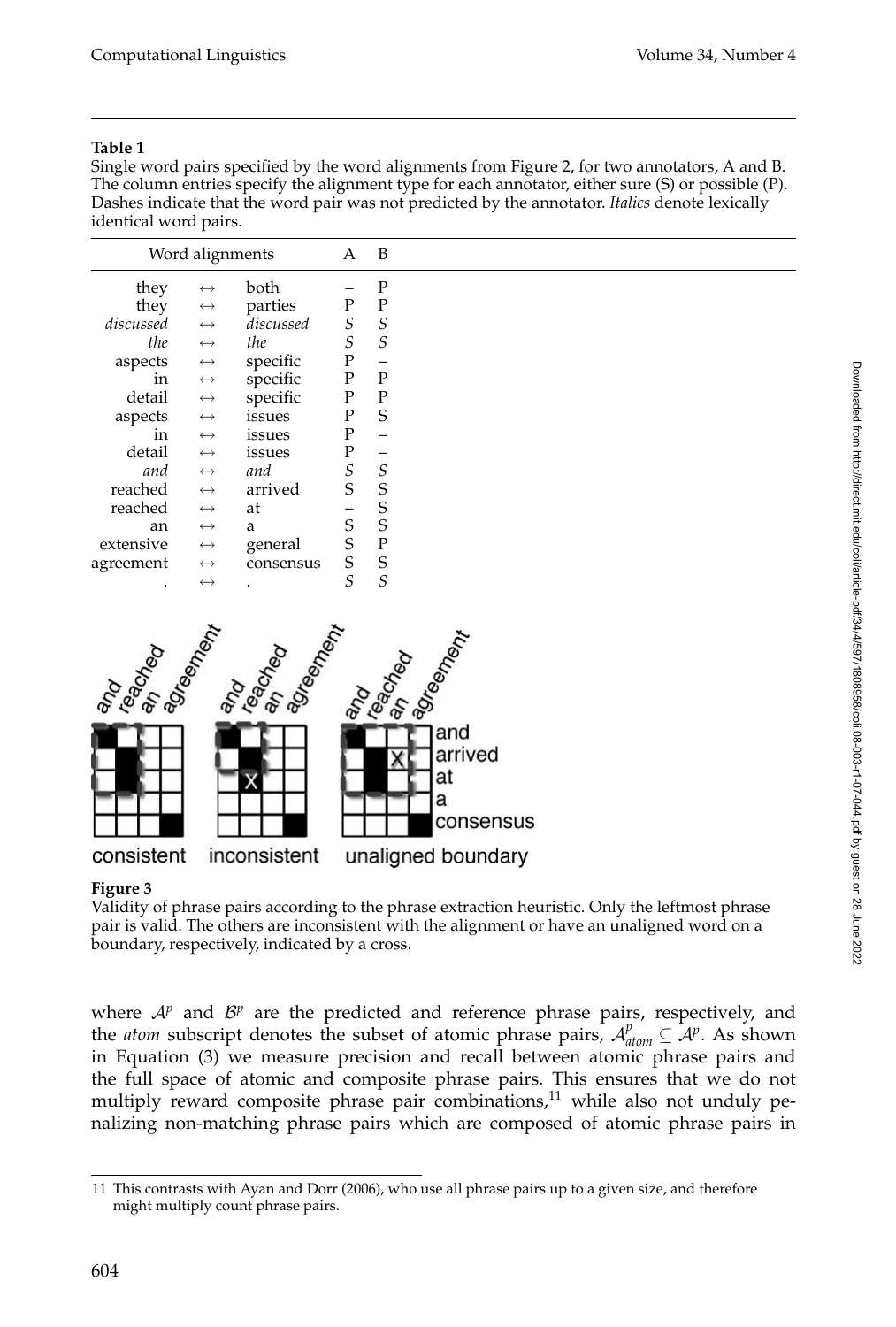## **Table 2**

Phrase pairs are specified by the word alignments from Figure 2, using the possible alignments. The entire set of atomic phrase pairs for either annotator (labeled A or B) and a selection of the remaining 57 composite phrase pairs are shown. The *italics* denote lexically identical phrase pairs. ∗This phrase pair is atomic in A but composite in B.

| Atomic phrase pairs                                             |                                               |                            |                   | B                        |  |
|-----------------------------------------------------------------|-----------------------------------------------|----------------------------|-------------------|--------------------------|--|
| they                                                            | $\longleftrightarrow$                         | parties                    | $\mathbf P$       |                          |  |
| they                                                            | $\longleftrightarrow$                         | both parties               |                   | $\mathbf P$              |  |
| discussed                                                       | $\leftrightarrow$                             | discussed                  | $\mathcal{S}_{0}$ | $\mathcal{S}_{0}$        |  |
| the                                                             | $\longleftrightarrow$                         | the                        | $\mathcal{S}_{0}$ | S                        |  |
| aspects in detail                                               | $\longleftrightarrow$                         | specific issues            | $\mathbf P$       |                          |  |
| in detail                                                       | $\longleftrightarrow$                         | specific                   |                   | $\mathbf P$              |  |
| aspects                                                         | $\longleftrightarrow$                         | issues                     |                   | S                        |  |
| and                                                             | $\longleftrightarrow$                         | and                        |                   |                          |  |
| reached                                                         | $\longleftrightarrow$                         | arrived                    | $\frac{S}{S}$     | $S_S$                    |  |
| reached                                                         | $\leftrightarrow$                             | arrived at                 |                   |                          |  |
| reached an                                                      | $\longleftrightarrow$                         | arrived at a               | $\mathbf S$       | $\mathbf{P}^*$           |  |
| an                                                              | $\longleftrightarrow$                         | a                          |                   | S                        |  |
| extensive                                                       | $\longleftrightarrow$                         | general                    | $S_S$             | $\mathbf P$              |  |
| agreement                                                       | $\longleftrightarrow$                         | consensus                  |                   | S                        |  |
|                                                                 | $\leftrightarrow$                             |                            | $\mathcal{S}_{0}$ | $\mathcal{S}_{0}$        |  |
|                                                                 |                                               | Composite phrase pairs     | A                 | B                        |  |
| they discussed                                                  | $\longleftrightarrow$                         | both parties discussed     |                   | P                        |  |
| they discussed                                                  | $\longleftrightarrow$                         | parties discussed          | P                 |                          |  |
| they discussed the                                              | $\longleftrightarrow$                         | both parties discussed the | $\qquad \qquad -$ | P                        |  |
| they discussed the                                              | $\longleftrightarrow$                         | parties discussed the      | ${\bf P}$         | -                        |  |
| they  reached an                                                | $\longleftrightarrow$                         | both parties  arrived at a | ${\bf P}$         | $\overline{\phantom{m}}$ |  |
| the aspects in detail                                           | $\longleftrightarrow$                         | the specific issues        | $\mathbf P$       | P                        |  |
| reached an extensive                                            | arrived at a general<br>$\longleftrightarrow$ |                            |                   |                          |  |
| general consensus.<br>extensive agreement.<br>$\leftrightarrow$ |                                               | $S_S$                      | $\frac{S}{S}$     |                          |  |
|                                                                 |                                               |                            |                   |                          |  |

the reference. Returning to the example in Table 2, with annotator B as the gold standard,  $|A_{atom}^p| = 7$ ,  $|B_{atom}^p| = 8$ ,  $|A_{atom}^p \cap B^p| = 5$ , and  $|A^p \cap B_{atom}^p| = 4$ . Consequently, precision=  $\frac{5}{7}$  = 0.71, recall=  $\frac{4}{8}$  = 0.50, and F1=  $\frac{2 \times 0.71 \times 0.50}{0.71 + 0.50}$  = 0.59. Again we ignore identical phrase pairs.

A potential caveat here concerns the quality of the atomic phrase pairs, which are automatically induced and may not correspond to linguistic intuition. To evaluate this, we had two annotators review a random sample of 166 atomic phrase pairs drawn from the MTC corpus (sure), classifying each phrase pair as correct, incorrect, or uncertain given the sentence pair as context. From this set, 73% were deemed correct, 22% uncertain, and 5% incorrect.<sup>12</sup> Annotators agreed in their decisions 75% of the time (using the Kappa<sup>13</sup> statistic, their agreement is  $0.61$ . This confirms that the phrase-extraction process produces reliable phrase pairs from our word-aligned data (although we cannot claim that it is exhaustive).

<sup>12</sup> Taking a more conservative position by limiting the proportion of unaligned words within the phrase pair improves these figures monotonically to 90% correct and 0% incorrect (fully aligned phrase pairs).

<sup>13</sup> This Kappa is computed over three nominal categories (correct, incorrect, and uncertain) and should not be confused with the agreement measure we develop in the following section for phrase pairs.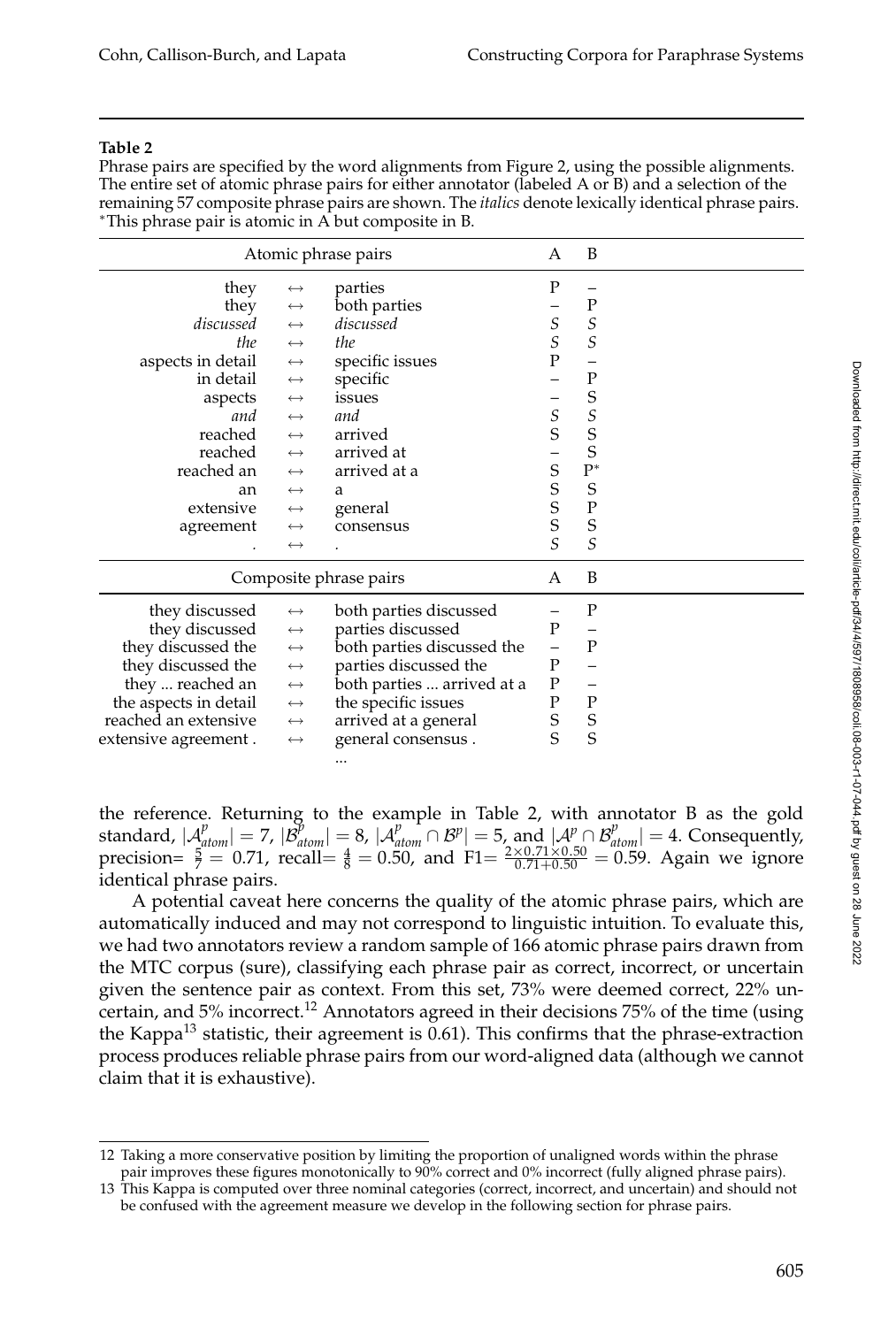*Chance-Corrected Agreement.* Besides precision and recall, inter-annotator agreement is commonly measured using the Kappa statistic (Cohen 1960). Thus is a desirable measure because it is adjusted for agreement due purely to chance:

$$
\kappa = \frac{\Pr(A) - \Pr(E)}{1 - \Pr(E)}\tag{4}
$$

where  $Pr(A)$  is the proportion of times two coders<sup>14</sup> agree, corrected by  $Pr(E)$ , the proportion of times we would expect them to agree by chance.

Kappa is a suitable agreement measure for nominal data. An example would be a classification task, where two coders must assign *n* linguistic instances (e.g., sentences or words) into one of *m* categories. Given this situation, it would be possible for each coder to assign each instance to the same category. Kappa allows us to quantify whether the coders agree with each other about the category membership of each instance. It is relatively straightforward to estimate  $Pr(A)$ —it is the proportion of instances on which the two coders agree.  $Pr(E)$  requires a model of what would happen if the coders were to assign categories randomly. Under the assumption that coders  $r_1$  and  $r_2$  are independent, the chance of them agreeing on the *j*th category is the product of each of them assigning an instance to that category:  $Pr(C_i|r_1) Pr(C_i|r_2)$ . Chance agreement is then the sum of this product across all categories:  $\Pr(E) = \sum_{j=1}^{m} \Pr(C_j | r_1) \Pr(C_j | r_2)$ . The literature describes two different methods for estimating Pr(*Cj*|*ri*). Either a separate distribution is estimated for each coder (Cohen 1960) or the same distribution for all coders (Scott 1955; Fleiss 1971; Siegel and Castellan 1988). We refer the interested reader to Di Eugenio and Glass (2004) and Artstein and Poesio (2008) for a more detailed discussion.

Unfortunately, Kappa is not universally suited to every categorization task. A prime example is structured labeling problems that allow a wide variety of output categories. Importantly, the number and type of categories is not fixed in advance and can vary from instance to instance. In parsing, annotators are given a sentence for which they must specify a tree, of which there is an exponential number in the sentence length. Similarly, in our case the space of possible alignments for a sentence pair is also exponential in the input sentence lengths. Considering these annotations as nominal variables is inappropriate.

Besides, alignments are only an intermediate representation that we have used to facilitate the annotation of paraphrases. Ideally, we would like to measure agreement over the set of phrase pairs which are specified by our annotators (via the word alignments), not the alignment matrices themselves.

Kupper and Hafner (1989) present an alternative measure similar to Kappa that is especially designed for sets of variables:

$$
\hat{C} = \frac{\hat{\pi} - \pi_0}{1 - \pi_0},\tag{5}
$$

where 
$$
\hat{\pi} = \sum_{i=1}^{I} \frac{|A_i \cap B_i|}{\min(|A_i|, |B_i|)},
$$
 and  $\pi_0 = \frac{1}{I_k} \sum_{i} \min(|A_i|, |B_i|)$ 

<sup>14</sup> Kappa has been extended to more than two coders (Fleiss 1971; Bartko and Carpenter 1976). For simplicity's sake our discussion and subsequent examples involve two coders. Also note that we use the term *coder* instead of the more common *rater*. This is because in our task the annotators must identify (a.k.a. code) the paraphrases rather than rate them.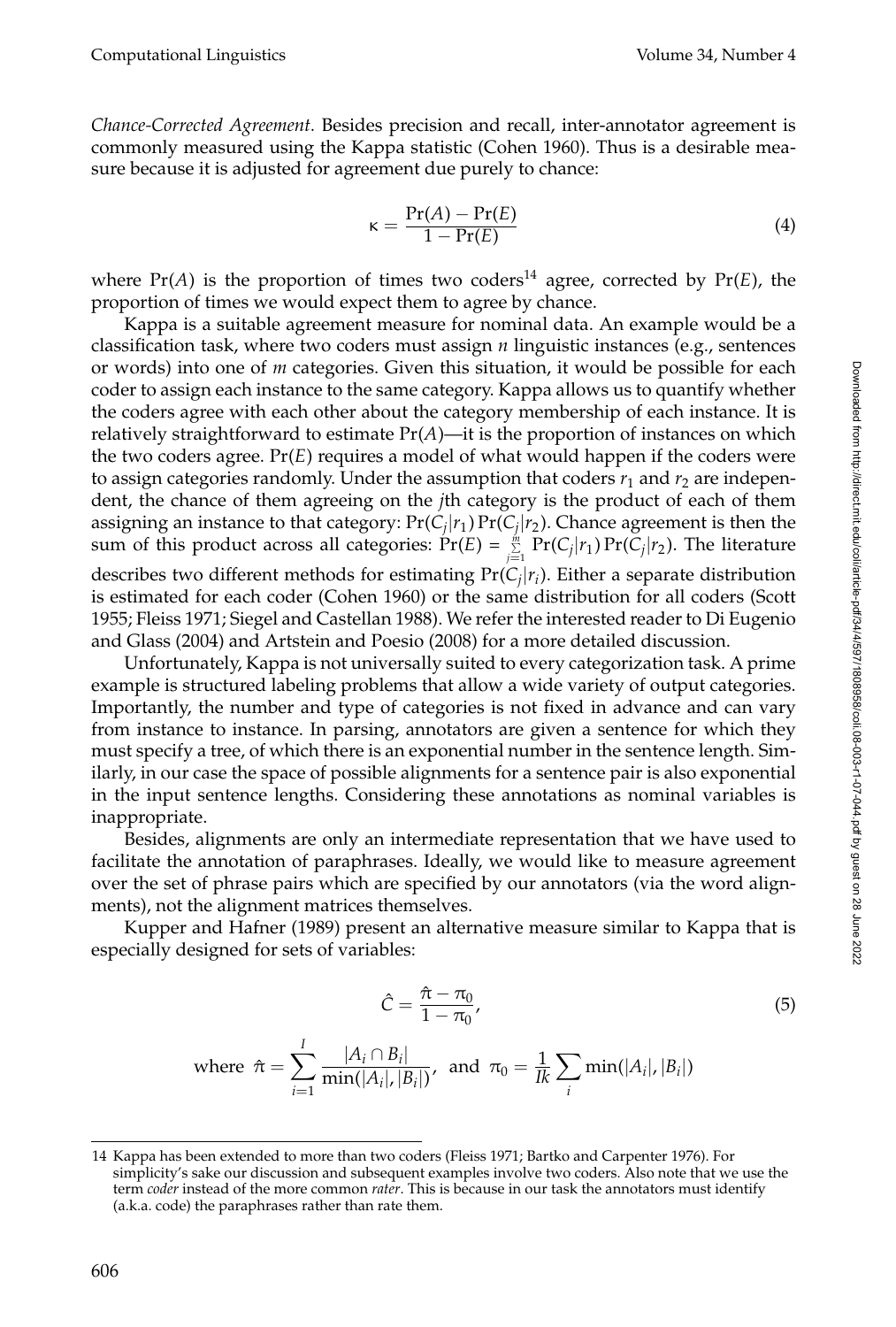Here,  $A_i$  and  $B_i$  are the coders' predictions on sentence pair *i* from our corpus of *I* sentence pairs. Each prediction is a subset of the full space of *k* items. Expression (5) measures the agreement (or concordance) between coders *A* and *B* and follows the general formof Kappa fromEquation (4), which is defined analogously with Pr(*A*) and Pr(*E*) taking the roles of  $\hat{\pi}$  and  $\pi_0$ , but with different definitions.

Kupper and Hafner (1989) developed their agreement measure with medical diagnostic tasks in mind. For example, two physicians classify subjects into  $k = 3$  diagnostic categories and wish to find out whether they agree in their diagnoses. Here, each coder must decide which (possibly empty) subset from *k* categories best describes each subject. The size of *k* is thus invariant with the instance under consideration. This is not true in our case, where *k* will vary across sentence pairs as sentences of different lengths license different numbers of phrase pairs. More critically, the formulation in Equation (5) assumes that items in the set are independent: All subsets of the same cardinality as *k* are equally likely, and no combination is impossible. This independence assumption is inappropriate for the paraphrase annotation task. The phrase extraction heuristic allows each contiguous span in a sentence to be aligned to either zero or one span in the other sentence; that is, nominating a phrase pair precludes the choice of many other possible phrase pairs. Consequently relatively few of the subsets of the full set of possible phrase pairs are valid. Formally, an alignment can specify only  $O(N^2)$  phrase pairs from a total set of  $k = O(N^4)$  possible phrase pairs. This disparity in magnitudes leads to increasingly underestimated  $\hat{\pi}$  for larger *N*, namely,  $\lim_{N\to\infty}\pi_0$  =  $\lim_{N\to\infty} O(N^2)/O(N^4) = 0$ . The end result is an overestimate of  $\hat{C}$  on longer sentences.

For these reasons, we adapt the method of Kupper and Hafner (1989) to account for our highly interdependent item sets. We use  $\hat{C}$  from Equation (5) as our agreement statistic defined over sets of atomic phrase pairs, that is,  $\vec{A} = A_{atom}^p, \vec{B} = B_{atom}^p$ . We redefine  $\pi_0$  as follows:

$$
\pi_0 = \frac{1}{I} \sum_{i=1}^{I} \sum_{\mathcal{A}_{atom}^p} \sum_{\mathcal{B}_{atom}^p} \Pr(\mathcal{A}_{atom}^p) \Pr(\mathcal{B}_{atom}^p) \frac{|\mathcal{A}_{atom}^p \cap \mathcal{B}_{atom}^p|}{\min(|\mathcal{A}_{atom}^p|, |\mathcal{B}_{atom}^p|)}
$$
(6)

where  $A_{atom}^p$  and  $B_{atom}^p$  range over the sets of atomic phrase pairs licensed by sentence pair *i*, and  $Pr(A_{atom}^p)$  and  $Pr(B_{atom}^p)$  are priors over these sets for each annotator. A consequence of dropping the independence assumptions is that calculating  $\pi_0$  is considerably more difficult.

While it may be possible to calculate  $\pi_0$  analytically, this gets increasingly complicated for larger phrase pairs or with an expressive prior. For the sake of flexibility we estimate  $\pi_0$  using Monte Carlo sampling. Specifically, we approximate the full sum by drawing samples from a prior distribution over sets of phrase pairs for each of our annotators ( $Pr(A_{atom}^p)$  and  $Pr(B_{atom}^p)$  in Equation (6)). These samples are then compared using the intersection metric. This is repeated many times and the results are then averaged. More formally:

$$
\hat{\pi}_0 = \frac{1}{I} \sum_{i=1}^I \frac{1}{J} \sum_{j=1}^J \frac{|\mathcal{A}_{atom}^{p}(j) \cap \mathcal{B}_{atom}^{p}(j)|}{\min(|\mathcal{A}_{atom}^{p}(j)|, |\mathcal{B}_{atom}^{p}(j)|)}
$$
(7)

where for each sentence pair, *i*, we draw *J* samples of pairs of sets of phrase pairs,  $(A_{atom}^p, B_{atom}^p)$ . We use  $J = 1$ , 000, which is ample to give reliable estimates. So far we have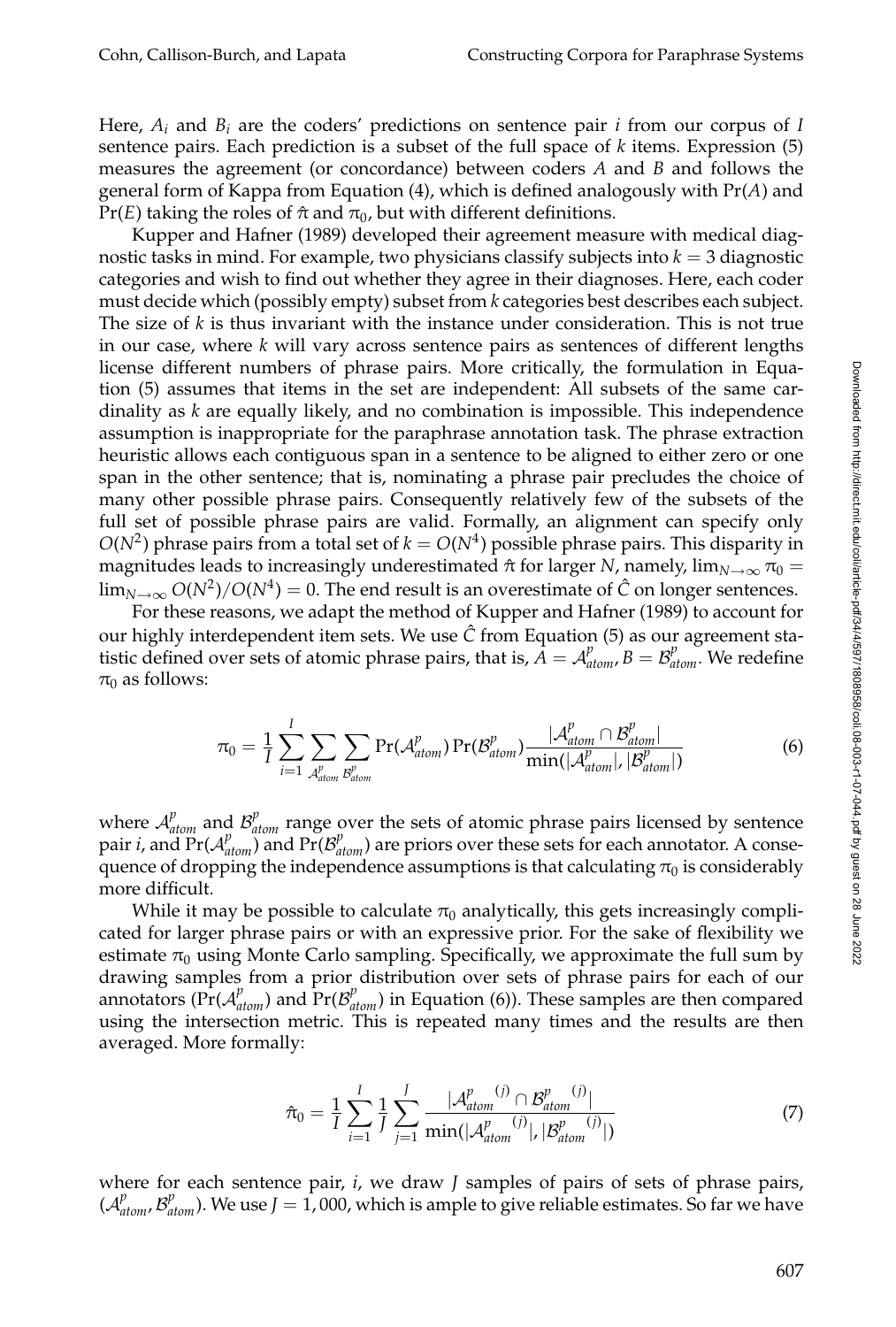not defined how we sample valid sets of phrase pairs. This is done via the word alignments. Recall that the annotators start out with alignments from an automatic wordaligner. Firstly, we develop a distribution to predict how often an annotator changes a cell from the initial alignment matrix. We model the number of changes made with a binomial distribution, that is, each local change is assumed independent and has a fixed probability,  $Pr(\text{edit}|r, N_i, M_i)$  where *r* is the coder and  $N_i$  and  $M_i$  are the sentence lengths. This distribution is fit to each annotator's predictions using a linear function over the combined length of two sentences. Next we sample word alignments. Each sample starts with the automatic alignment, and each cell is changed with probability Pr(*edit*). These changes are binary, swapping alignments for non-alignments and vice versa. Finally, the phrase-extraction heuristic is run over the alignment matrix to produce a set of phrase pairs. This is done for each annotator, *A* and *B*, after which we have a sample,  $(A_{atom}^p, B_{atom}^p)$ . Each sample is then fed into Equation (7). Admittedly, this is not the most accurate prior, as annotators are not just randomly changing the alignment, but instead are influenced by the content expressed by the sentence pair and other factors such as syntactic complexity. However, this prior produces estimates for  $\hat{\pi}_0$  which are several orders of magnitude larger than those using Kupper and Hafner's model of  $\pi_0$ in Equation (5).

We now illustrate the process of measuring chance-corrected agreement,  $\hat{C}$ , with respect to the example in Figure 2. Here,  $|A_{atom}^p| = 7$ ,  $|B_{atom}^p| = 8$ ,  $|A_{atom}^p \cap B_{atom}^p| = 4$ , and therefore  $\hat{\pi} = \frac{4}{7} = 0.571$ . For this sentence our annotators edited eight and nine alignment cells, respectively, of the initial alignment matrix. This translates into Pr(*edit*|*r* =  $A) = \frac{8}{12 \times 13} = 5.13\%$  and  $Pr(edit | r = B) = 5.77\%$ . Given these priors, we run the Monte Carlo sampling process from Equation (7), which results in  $\hat{\pi}_0 = 0.147$ . Combining the agreement estimate,  $\hat{\pi}$ , and chance correction estimate,  $\hat{\pi}_0$ , using Equation (6) results in  $\hat{C} = \frac{0.571 - 0.147}{1 - 0.147} = 0.497.$ 

Now, imagine a hypothetical case where  $\hat{\pi} = \frac{4}{7} = 0.571$  (i.e., the agreement is the same as before), annotator *B* edits nine alignment cells, but annotator *A* chooses not to make any edits. This leads to an increased estimate of  $\hat{\pi}_0 = 0.259$  and a decreased  $\hat{C} = 0.442$ . If both annotators were not to make any edits,  $\hat{\pi}_0 = 1$  and  $\hat{C} = -\infty$ . Interestingly, at the other extreme when  $Pr(\text{edit}|r = A) = Pr(\text{edit}|r = B) = 1$ , agreement is also perfect,  $\hat{\pi}_0 = 1$  and  $\hat{C} = -\infty$ . This is because only one phrase pair can be extracted which consists of the two full sentences.

*Results.* Tables 3 and 4 display agreement statistics on our three corpora using precision, recall, F1, and *C*̂. Specifically, we estimate *C*̂ by aggregating  $\hat{\pi}$  and  $\hat{\pi}_0$  into corpuslevel estimates. Table 3 shows agreement scores for individual words, whereas Table 4 shows agreement for phrase pairs. In both cases the agreement is computed over nonidentical word and phrase pairs which are more likely to correspond to paraphrases. The agreement figures are broken down into possible (Poss) and sure alignments (Sure) for precision and recall.

When agreement is measured over words, our annotators obtain high F1 on all three corpora (MTC, Leagues, and News). Recall on Possibles seems worse on the News corpus when compared to MTC or Leagues. This is to be expected because this corpus was automatically harvested from the Web, and some of its instances may not be representative examples of paraphrases. For example, it is common for one sentence to provide considerably more details than the other, despite the fact that both describe the same event. The annotators in turn have difficulty deciding whether such instances are valid paraphrases. The  $\ddot{C}$  scores for the three corpora are in the same ballpark.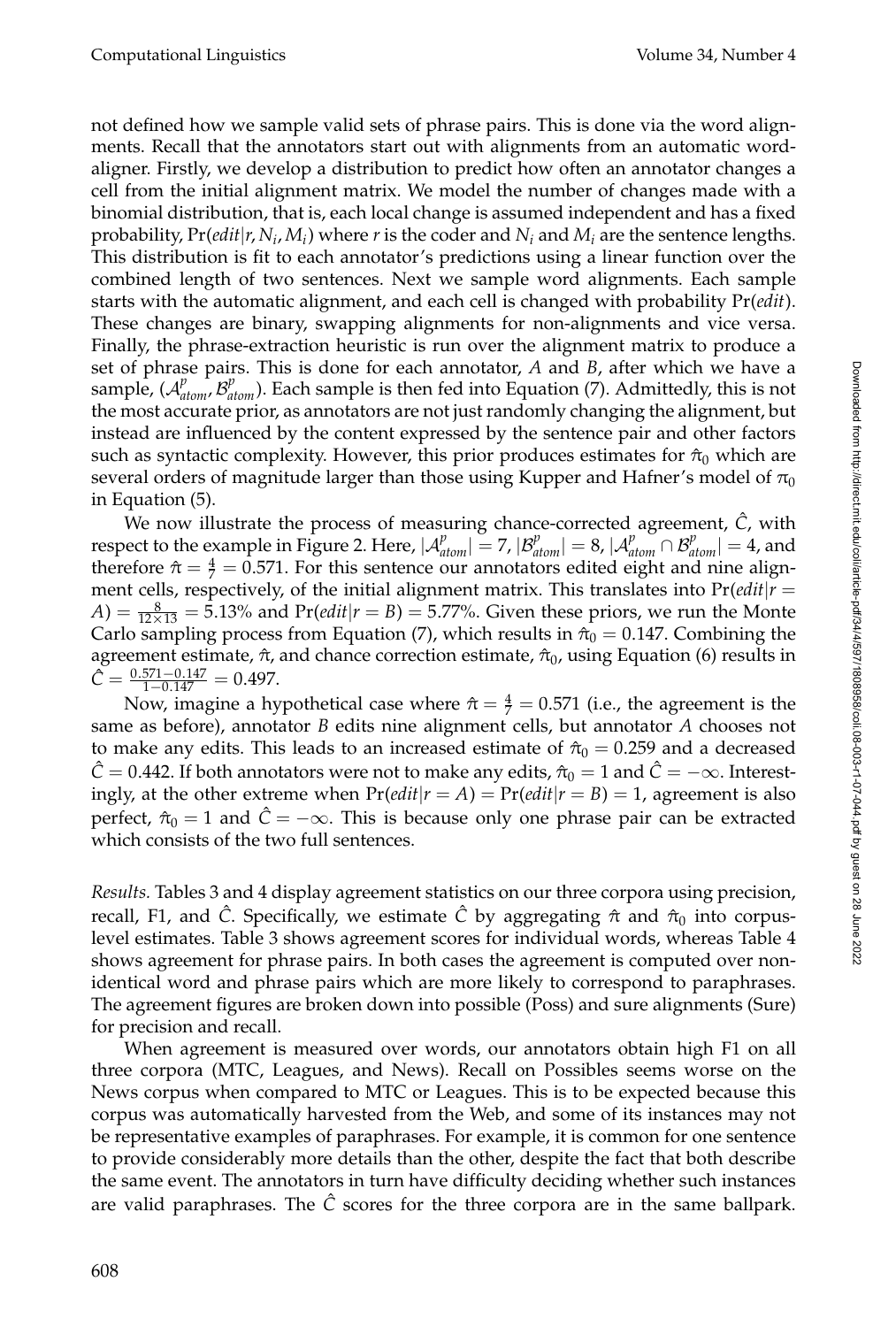#### **Table 3**

Inter-annotator agreement using precision, recall, F1, and  $\hat{C}$ ; the agreement is measured over *words*.

| MTC     |           |      |         | Leagues   |      |         | <b>News</b> |      |  |
|---------|-----------|------|---------|-----------|------|---------|-------------|------|--|
| Measure | Poss Sure |      | Measure | Poss Sure |      | Measure | Poss        | Sure |  |
| Prec    | 0.79      | 0.59 | Prec    | 0.85      | 0.73 | Prec    | 0.78        | 0.55 |  |
| Rec     | 0.77      | 0.73 | Rec     | 0.74      | 0.75 | Rec     | 0.57        | 0.70 |  |
| F1      | 0.76      |      | F1      | 0.79      |      | F1      |             | 0.74 |  |
| Ĉ       | 0.85      |      | Â       | 0.87      |      |         |             | 0.89 |  |

#### **Table 4**

Inter-annotator agreement using precision, recall, F1, and  $\hat{C}$ ; the agreement is measured over *atomic phrase pairs*.

| MTC     |           |      | Leagues |           |      | <b>News</b> |      |      |
|---------|-----------|------|---------|-----------|------|-------------|------|------|
| Measure | Poss Sure |      | Measure | Poss Sure |      | Measure     | Poss | Sure |
| Prec    | 0.77      | 0.67 | Prec    | 0.74      | 0.72 | Prec        | 0.72 | 0.68 |
| Rec     | 0.77      | 0.66 | Rec     | 0.77      | 0.73 | Rec         | 0.69 | 0.81 |
| F1      | 0.71      |      | F1      | 0.74      |      | F1          |      | 0.76 |
| Ĉ       |           | 0.63 |         | 0.62      |      |             | 0.53 |      |

Interestingly,  $\hat{C}$  is highest on the News corpus, whereas F1 is lowest. Whereas precision and recall are normalized by the number of predictions from annotators *A* and *B*, respectively,  $\hat{C}$  is normalized by the minimum number of predictions between the two. Therefore, when the predictions are highly divergent,  $\hat{C}$  will paint a rosier picture than F1 (which is the combination of precision and recall). This indeed seems to be the case for the News corpus, where precision and recall have a higher spread in comparison to the other two corpora (see the Poss column in Table 3).

Agreement scores tend to be lower when taking phrases into account (see Table 4). This is expected because annotators are faced with a more complex task; they must generally make more decisions: for example, determining the phrase boundaries and how to align their constituent words. An exception to this trend is the News corpus where the F1 is higher for phrase pairs than for individual word pairs. This is due to the fact that there are many similar sentence pairs in this data. These have many identical words and a few different words. The differences are often in a clump (e.g., person names, verb phrases), rather than distributed throughout the sentence. The annotators tend to block align these and there is a large scope for disagreement. Whereas estimating agreement over words heavily penalizes block differences, when phrases are taken into account in the F1 measure, these are treated more leniently. Note that  $\hat{C}$  is not so lenient, as it measures agreement over the sets of atomic phrase pairs rather than between atomic and composite phrase pairs in the F1 measure. This means that under *C*ˆ, choosing different granularities of phrases will be penalized, but would not have been under the F1 measure.

In Figure 4 we show how  $\hat{C}$  varies with sentence length for our three corpora. Specifically, we plot observed agreement  $\hat{\pi}$ , chance agreement  $\pi_0$ , and  $\hat{C}$  against sentence pairs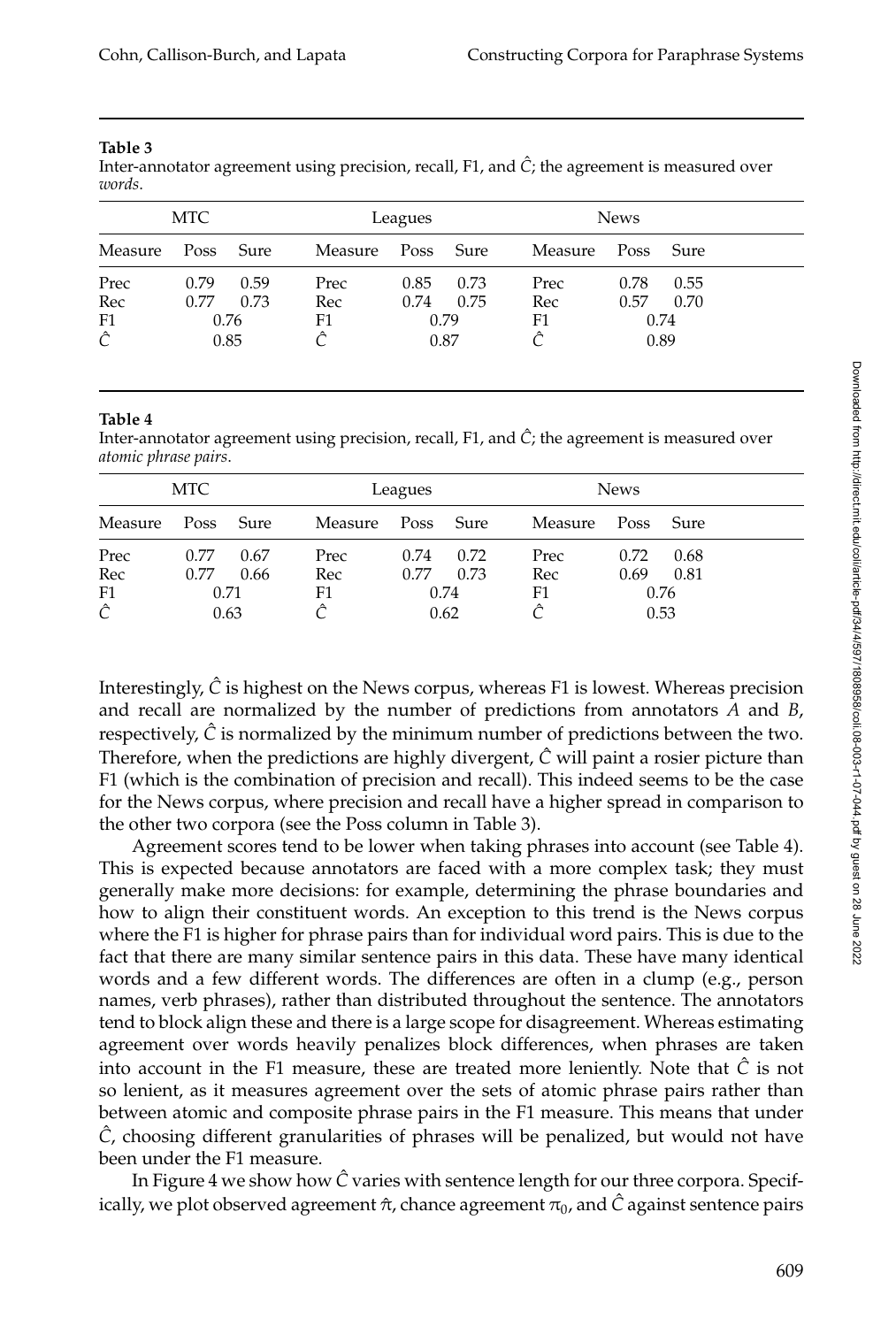

## **Figure 4**

Agreement statistics plotted against sentence length for the three sub-corpora. Each group of three columns correspond to  $\hat{\pi}, \hat{\pi}_0$ , and  $\hat{C}$ , respectively. The statistics were measured over non-identical phrase pairs using all phrase pairs, atomic and composite.

## **Table 5**

Agreement between automatic Giza++ predicted word alignments and our manually corrected alignments, measured over *atomic phrase pairs*.

| MTC       |      |              |           | Leagues   |              |           | <b>News</b> |              |  |
|-----------|------|--------------|-----------|-----------|--------------|-----------|-------------|--------------|--|
| Measure   | Poss | Sure         | Measure   | Poss Sure |              | Measure   | Poss        | Sure         |  |
| Prec      | 0.58 | 0.55         | Prec      | 0.63      | 0.60         | Prec      | 0.63        | 0.65         |  |
| Rec<br>F1 | 0.42 | 0.49<br>0.53 | Rec<br>F1 | 0.39      | 0.47<br>0.54 | Rec<br>F1 | 0.50        | 0.64<br>0.63 |  |

binned by (the shorter) sentence length. In all cases we observe that chance agreement is substantially lower than observed agreement for all sentence lengths. We also see that *C*ˆ tends to be higher for shorter sentences. Differences in *C*ˆ across sentence lengths are mostly of small magnitude across all three corpora. This indicates that disagreements may be due to other factors, besides sentence length.

Unfortunately, there are no comparable annotation studies that would allow us to gauge the quality of the obtained agreements. The use of precision, recall, and F1 is widespread in SMT, but these measures evaluate automatic alignments against a gold standard, rather than the agreement between two or more annotators (but see Melamed [1998] for an exception). Nevertheless, we would expect the humans to agree more with each other than with Giza++, given that the latter produces many erroneous word alignments and is not specifically tuned to the paraphrasing task. Table 5 shows agreement between one annotator and  $Giza++$  for atomic phrase pairs.<sup>15</sup> We obtained similar results for the other annotator and with the word-based measures. As can be seen, human–Giza++ agreement is much lower than human–human agreement on all three corpora (compare Tables 5 and 4). Taken together the results in Tables 3–5 show a substantial level of agreement, thus indicating that our definition of paraphrases via word alignments can yield reliable annotations. In the following section we discuss how our corpus can be usefully employed in the study of paraphrasing.

<sup>15</sup> Note that we cannot meaningfully measure *C*ˆ for this data because the Giza++ predictions are already being used to estimate  $\pi_0$  in our formulation. Consequently,  $P(A) = P(B)$  and  $\hat{C}$  is zero.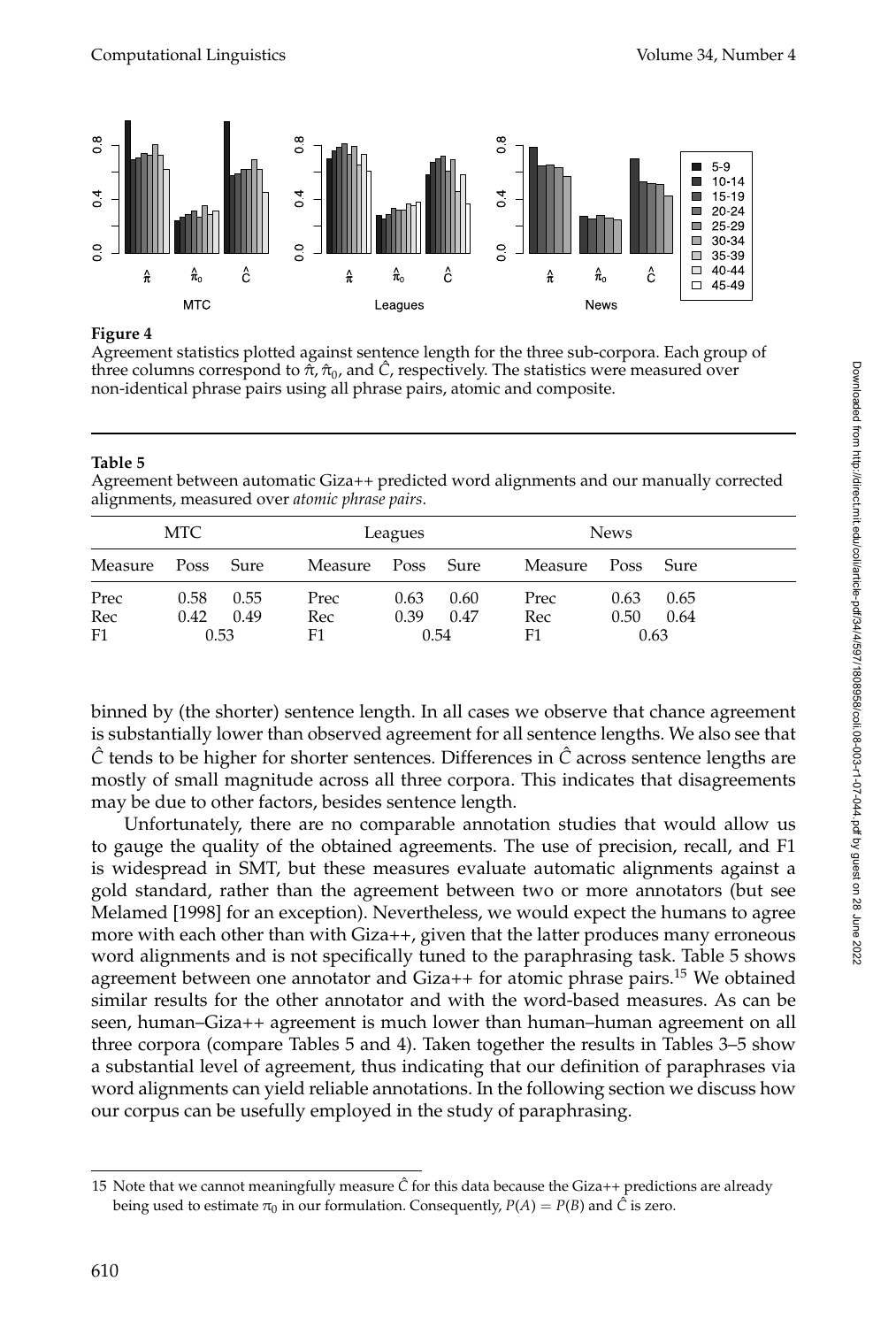# **4. Experiments**

Our annotated corpus can be used in a number of ways to help paraphrase research: for example, to inform the linguistic analysis of paraphrases, as a training set for the development of discriminative paraphrase systems, and as a test set for the automatic evaluation of computational models. Here, we briefly demonstrate some of these uses.

*Paraphrase Modeling.* Much previous research has focused on *lexical* paraphrases (but see Lin and Pantel [2001] and Pang, Knight, and Marcu [2003] for exceptions). We argue that our corpus should support a richer range of *structural* (syntactic) paraphrases. To demonstrate this we have extracted paraphrase rules from our annotations using the grammar induction algorithm from Cohn and Lapata (2007). Briefly, the algorithm extracts tree pairs fromword-aligned text by choosing aligned constituents in a pair of equivalent sentences. These pairs are then generalized by factoring out aligned subtrees, thereby resulting in synchronous grammar rules (Aho and Ullman 1969) with variable nodes.

We parsed the MTC corpus with Bikel's (2002) parser and extracted synchronous rules from the gold-standard alignments. A sample of these rules are shown in Figure 5. Here we see three lexical paraphrases, followed by five structural paraphrases. In example 4, *also* is replaced with *moreover* and is moved to the start of the sentence from the pre-verbal position. Examples 5–8 show various reordering operations, where the boxed numbers indicate correspondences between non-terminals in the two sides of the rules.

The synchronous rules in Figure 5 provide insight into the process of paraphrasing at the syntactic level, and also a practical means for developing algorithms for paraphrase *generation*—a task which has received little attention to date. For instance, we could envisage a paraphrase model that transforms parse trees of an input sentence into parse trees that represent a sentential paraphrase of that sentence. Our corpus can be used to learn this mapping using discriminative methods (Cowan, Kučerová, and Collins 2006; Cohn and Lapata 2007).

*Evaluation Set.* As mentioned in Section 1, it is currently difficult to compare competing approaches due to the effort involved in eliciting manual judgments of paraphrase output. Our corpus could fill the role of a gold-standard test set, allowing for automatic evaluation techniques.

Developing measures for automatic paraphrase evaluation is outside the scope of this article. Nevertheless, we illustrate how the corpus can be used for this purpose. For example we could easily measure the precision and recall of an automatic system

| 1 | (NP (CD six) (NNS months)) $\leftrightarrow$ (NP (PDT half) (DT a) (NN year))                                                                                                                                                                         |
|---|-------------------------------------------------------------------------------------------------------------------------------------------------------------------------------------------------------------------------------------------------------|
| 2 | (NP (JJ United) (NNS Nations)) $\leftrightarrow$ (NN UN)                                                                                                                                                                                              |
| 3 | $(ADVP (RB all) (RB over)) \leftrightarrow (ADVP (RB completely))$                                                                                                                                                                                    |
| 4 | (S NP <sub>[0]</sub> (ADVP (RB also)) $VP_{\boxed{1}}$ (2) $\leftrightarrow$ (S (ADVP (RB moreover)) (, ,) $NP_{\boxed{0}} VP_{\boxed{1}}$ (2)                                                                                                        |
| 5 | $(PP IN_{\overline{[0]}}(\overline{NP} DT_{\overline{[1]}}NN_{\overline{[2]}}(NN issue))) \leftrightarrow (NP (NP DT_{\overline{[1]}}(NN issue))(PP IN_{\overline{[0]}}'NP_{\overline{[2]}}))$                                                        |
| 6 | $(NP\ N\overline{P_{[0]}}(PP\ IN_{\overline{[1]}}(NP\ DT_{\overline{[2]}}NN_{\overline{[3]}}))\rangle \leftrightarrow (PP\ IN_{\overline{[1]}}(NP\ \overline{OP}\ DN_{\overline{[2]}}NN_{\overline{[3]}}(POS^7s))\ \overline{N}NS_{\overline{[0]}}))$ |
| 7 | $\overline{(NP NP_{\overline{[0]}}(PP (IN\overline{of}) NP_{\overline{[1]}})) \leftrightarrow (NP JJ_{\overline{[1]}} NN P_{\overline{[0]}})}$                                                                                                        |
|   | 8 (NP (NP (NP NN <sub>I0</sub> (POS's)) $JJ_{\Pi}NN_{\Pi}$ S <sub>[3</sub> ] $\leftrightarrow$ (NP (NP (DT the) $JJ_{\Pi}NN_{\Pi}$ (PP (IN by) $NP_{\Pi}$ S <sub>[3</sub> ]                                                                           |

# **Figure 5**

Synchronous grammar rules extracted from the MTC corpus.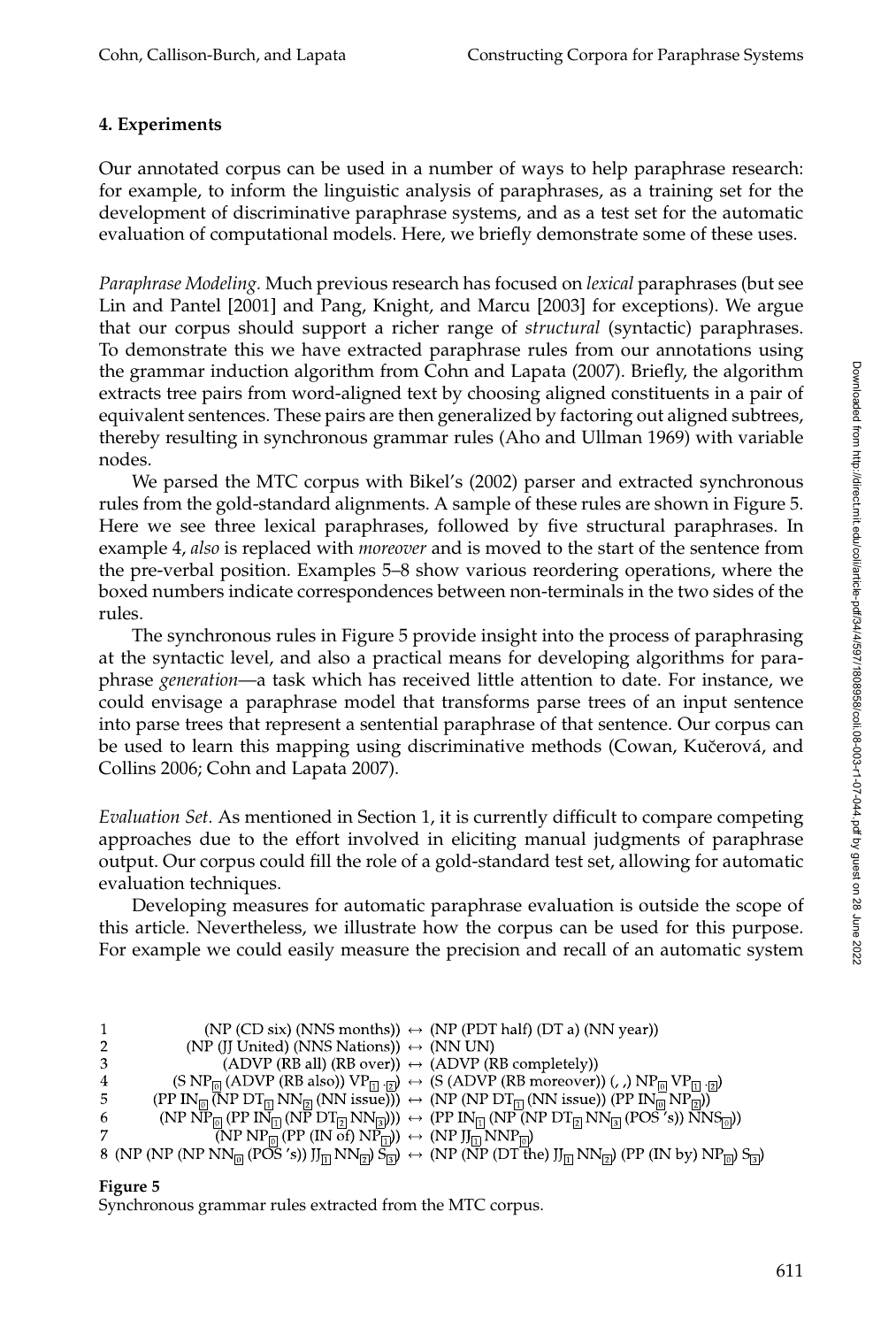against our annotations. Computing precision and recall for an individual system is not perhaps the most meaningful test, considering the large potential for paraphrasing in a given sentence pair. A better evaluation strategy would include a comparison across many systems on the same corpus. We could then rank these systems without, however, paying so much attention to the absolute precision and recall values. We expect these comparisons to yield relatively low numbers for many reasons. First and foremost the task is hard, as shown by our inter-annotator agreement figures in Tables 3 and 4. Secondly, there may be valid paraphrases that the systems identify but are not listed in our gold standard. Thirdly, systems may have different biases, for example, towards producing more lexical or syntactic paraphrases, but our comparison would not take this into account. Despite all these considerations, we believe that comparison against our corpus would treat these systems on an equal footing against the same materials while factoring out nonessential degrees of freedominherent in human elicitation studies (e.g., attention span, task familiarity, background).

We evaluated the performance of two systems against our corpus. Our first system is simply Giza++ trained on the 55, 615 sentence pairs described in Section 4. The second system uses a co-training-based paraphrase extraction algorithm (Barzilay and McKeown 2001). It was also trained on the MTC part 1 corpus, on the same data set used for Giza++, with its default parameters. For each system, we filtered the predicted paraphrases to just those which match part of a sentence pair in the test set. These paraphrases were then compared to the sure phrase pairs extracted from our manually aligned corpus. Giza++'s precision is 55% and recall 49% (see Table 5). The co-training system obtained a precision of 30% and recall of 16%. To confirm the accuracy of the precision estimate, we performed a human evaluation on a sample of 48 of the predicted paraphrases which were treated as errors. Of these, 63% were confirmed as being incorrect and only 20% were acceptable (the remaining were uncertain). The interannotator agreement in Table 4 can be used as an upper bound for precision and recall (precision for Sure phrase pairs is 67% and recall 66%). These results seemto suggest that a hypothetical paraphrase extractor based on automatic word alignments would obtain performance superior to the co-training approach. However, we must bear in mind that the co-training system is highly parametrized and was not specifically tuned to our data set.

# **5. Conclusions**

In this article we have presented a human-annotated paraphrase corpus and argued that it can be usefully employed for the evaluation and modeling of paraphrases. We have defined paraphrases as word alignments in a corpus containing pairs of equivalent sentences and shown that these can be reliably identified by annotators. In measuring agreement, we used the standard measures of precision, recall, and F1, but also proposed a novel formulation of chance-corrected agreement for word (and phrase) alignments. Beyond alignment, our formulation could be applied to other structured tasks including parsing and sequence labeling.

The uses of the corpus are many and varied. It can serve as a test set for evaluating the precision and recall of paraphrase induction systems trained on parallel monolingual corpora. The corpus could be further used to develop new evaluation metrics for paraphrase acquisition or novel paraphrasing models. An exciting avenue for future research concerns paraphrase *prediction*, that is, determining when and how to paraphrase single sentence input. Because our corpus contains paraphrase annotations at the sentence level, it could provide a natural test-bed for prediction algorithms.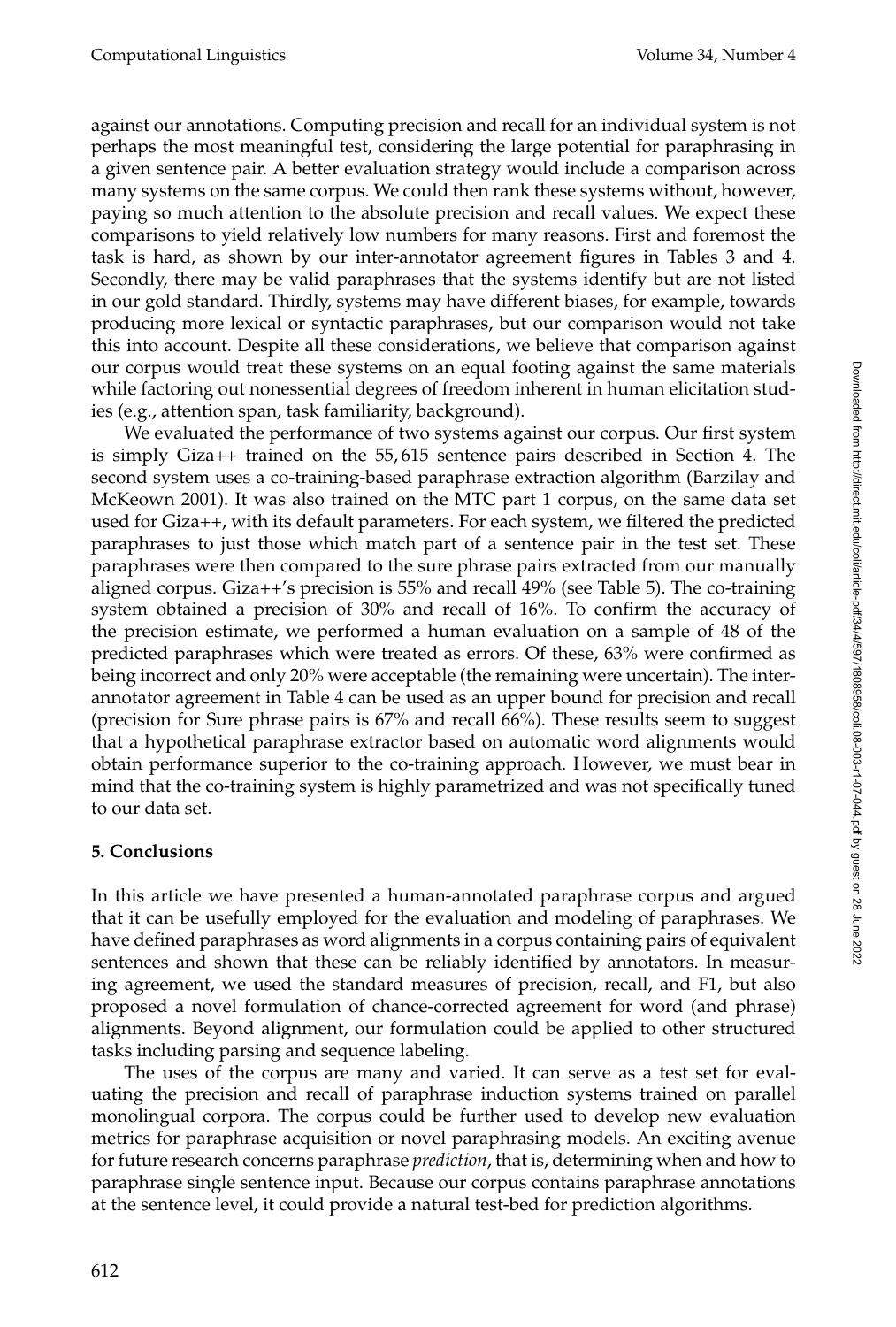# **Acknowledgments**

The authors acknowledge the support of the EPSRC (Cohn, grant GR/T04557/01; Lapata, grant GR/T04540/01), the National Science Foundation (Callison-Burch, grant IIS-071344), and the EuroMatrix project (Callison-Burch) funded by the European Commission (6th Framework Programme). We are grateful to our annotators Vasilis Karaiskos and Tom Segler. Thanks to Regina Barzilay for providing us the output of her system on our data and to the anonymous referees whose feedback helped to substantially improve the present article.

# **References**

- Aho, A. V. and J. D. Ullman. 1969. Syntax directed translations and the pushdown assembler. *Journal of Compute System Sciences*, 3(1):37–56.
- Artstein, Ron and Massimo Poesio. 2008. Inter-coder agreement for Computational Linguistics. *Computational Linguistics*.
- Ayan, Necip Fazil and Bonnie J. Dorr. 2006. Going beyond AER: An extensive analysis of word alignments and their impact on MT. In *Proceedings of the 21st International Conference on Computational Linguistics and 44th Annual Meeting of the Association for Computational Linguistics*, pages 9–16, Sydney.
- Bannard, Colin and Chris Callison-Burch. 2005. Paraphrasing with bilingual parallel corpora. In *Proceedings of the 43rd Annual Meeting of the Association for Computational Linguistics*, pages 597–604, Ann Arbor, MI.
- Bartko, John J. and William T. Carpenter. 1976. On the methods and theory of reliability. *Journal of Nervous and Mental Disease*, 163(5):307–317.
- Barzilay, Regina. 2003. *Information Fusion for Multi-Document Summarization: Paraphrasing and Generation*. Ph.D. thesis, Columbia University, New York, NY.
- Barzilay, Regina and Noemie Elhadad. 2003. Sentence alignment for monolingual comparable corpora. In *Proceedings of the Conference on Empirical Methods in Natural Language Processing*, pages 25–32, Sapporo.
- Barzilay, Regina and Lillian Lee. 2003. Learning to paraphrase: An unsupervised approach using multiple-sequence alignment. In *Proceedings of the Human Language Technology Conference and the Annual Meeting of the North American Chapter of the Association for Computational Linguistics*, pages 16–23, Edmonton.

Barzilay, Regina and Kathy McKeown. 2001. Extracting paraphrases from a parallel corpus. In *Proceedings of the 39th Annual Meeting of the Association for Computational Linguistics*, pages 50–57, Toulouse.

- Bikel, Daniel. 2002. Design of a multi-lingual, parallel-processing statistical parsing engine. In *Proceedings of the Human Language Technology Conference*, pages 24–27, San Diego, CA.
- Brown, Peter F., Stephen A. Della-Pietra, Vincent J. Della-Pietra, and Robert L. Mercer. 1993. The mathematics of statistical machine translation: Parameter estimation. *Computational Linguistics*, 19(2):263–311.
- Callison-Burch, Chris. 2007. *Paraphrasing and Translation*. Ph.D. thesis, University of Edinburgh, Edinburgh, Scotland.
- Callison-Burch, Chris, Philipp Koehn, and Miles Osborne. 2006. Improved statistical machine translation using paraphrases. In *Proceedings of the Human Language Technology Conference and Annual Meeting of the North American Chapter of the Association for Computational Linguistics*, pages 17–24, New York, NY.
- Cohen, J. 1960. A coefficient of agreement for nominal scales. *Educational and Psychological Measurement*, 20:37–46.
- Cohn, Trevor and Mirella Lapata. 2007. Large margin synchronous generation and its application to sentence compression. In *Proceedings of the Conference on Empirical Methods in Natural Language Processing and on Computational Natural Language Learning*, pages 73–82, Prague.
- Cowan, Brooke, Ivona Kučerová, and Michael Collins. 2006. A discriminative model for tree-to-tree translation. In *Proceedings of the 2006 Conference on Empirical Methods in Natural Language Processing*, pages 232–241, Sydney.
- Daumé III, Hal and Daniel Marcu. 2004. A phrase-based HMM approach to document/abstract alignment. In *Proceedings of the 2004 Conference on Empirical Methods in Natural Language Processing*, pages 119–126, Barcelona.
- Di Eugenio, Barbara and Michael Glass. 2004. The kappa statistic: A second look. *Computational Linguistics*, 30(1):95–101.
- Dolan, William, Chris Quirk, and Chris Brockett. 2004. Unsupervised construction of large paraphrase corpora: Exploiting massively parallel news sources. In *Proceedings of the 20th International Conference on Computational Linguistics*, pages 350–356, Geneva.